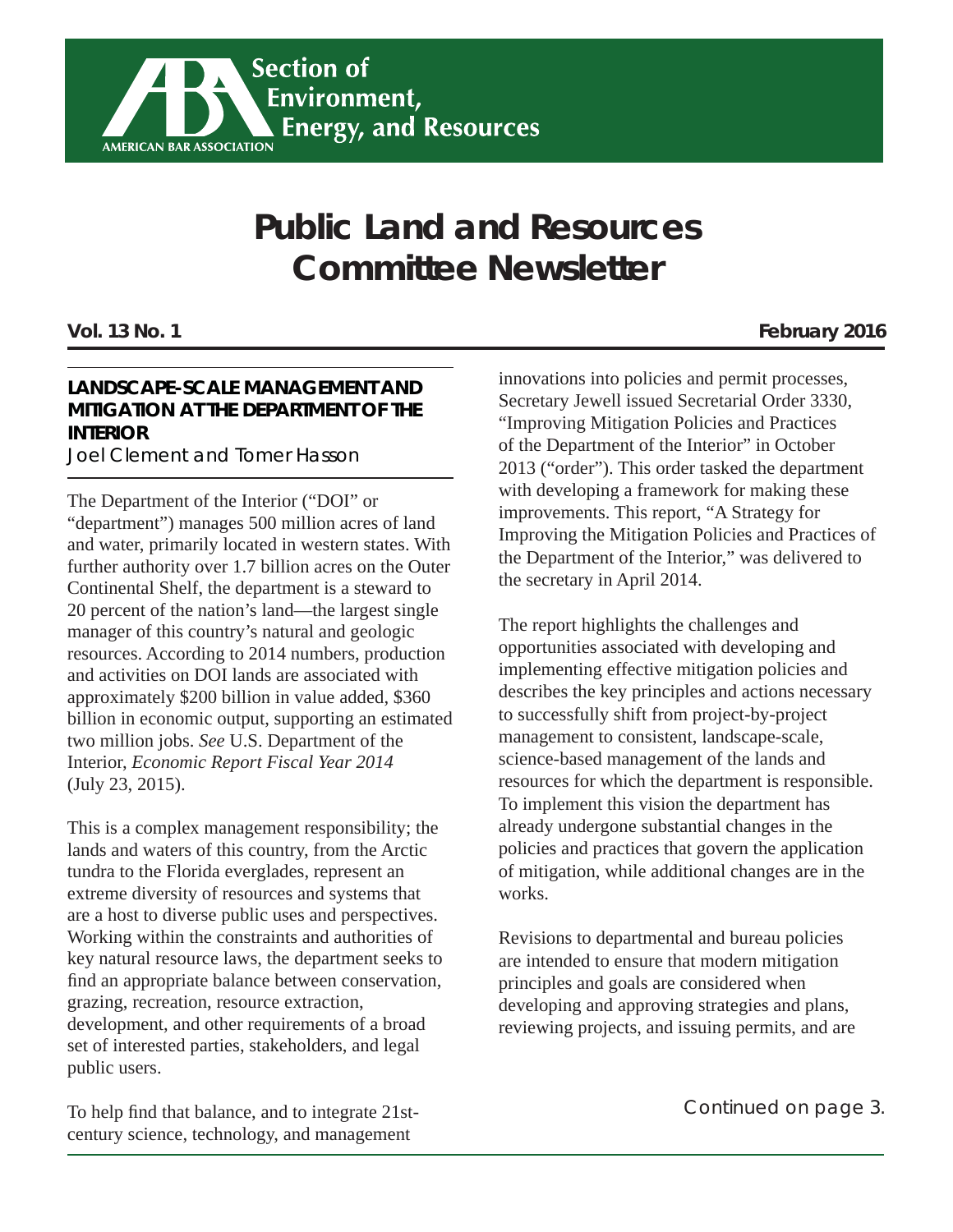**Public Land and Resources Committee Newsletter Vol. 13, No. 1, February 2016 Raya Treiser, Editor**

**In this issue:**

**Landscape-scale Management and Mitigation at the Department of the Interior** Joel Clement and Tomer Hasson ........... 1

**Making Ecological Restoration Investable: Policy Solutions To Align Incentives** Adam Davis .............................................. 5

**The Third Wave: Mitigation as a Mechanism for Supporting Public Land Management Decision-Making** Jessica Wilkinson ...................................... 8

**Assessing Compensatory Mitigation Options for Greater Sage-Grouse Conservation** Olivia Pearman ....................................... 13

**Tracking Federal Policy on Mitigating Impacts to Natural Resources Just Got Even More Complicated**

Margaret "Peggy" Strand, Gregory Braker, Kathryn Floyd, and Laura Boorman ..... 18

Copyright © 2016. American Bar Association. All rights reserved. No part of this publication may be reproduced, stored in a retrieval system, or transmitted in any form or by any means, electronic, mechanical, photocopying, recording, or otherwise, without the prior written permission of the publisher. Send requests to Manager, Copyrights and Licensing, at the ABA, by way of www.americanbar.org/reprint.

Any opinions expressed are those of the contributors and shall not be construed to represent the policies of the American Bar Association or the Section of Environment, Energy, and Resources.

### **AMERICAN BAR ASSOCIATION SECTION OF ENVIRONMENT, ENERGY, AND RESOURCES**

#### **CALENDAR OF SECTION EVENTS**

March 16, 2016 **Using Private/Public Partnerships for Water Development** CLE Webinar

March 29-30, 2016 **34th Water Law Conference**  Austin, TX

March 30- April 1, 2016 **45th Spring Conference** Austin, TX

March 30, 2016 **Meet the SEER - Boulder, CO** Sandra Day O'Connor College of Law

April 13, 2016 **EPA's Financial Assurance Rules for the Mining Industry and Why Every Industry Should Take Note** CLE Webinar

April 14-15, 2016 **ABA Petroleum Marketing Attorneys' Meeting** Washington, DC

June 14, 2016 **Key Environmental Issues in U.S. EPA Region 5 Conference** Chicago, IL

June 14-15, 2016 **Superfund Master Class: Today's Issues and Tomorrow's Reforms** Chicago, IL

**For full details, please visit www.ambar.org/EnvironCalendar**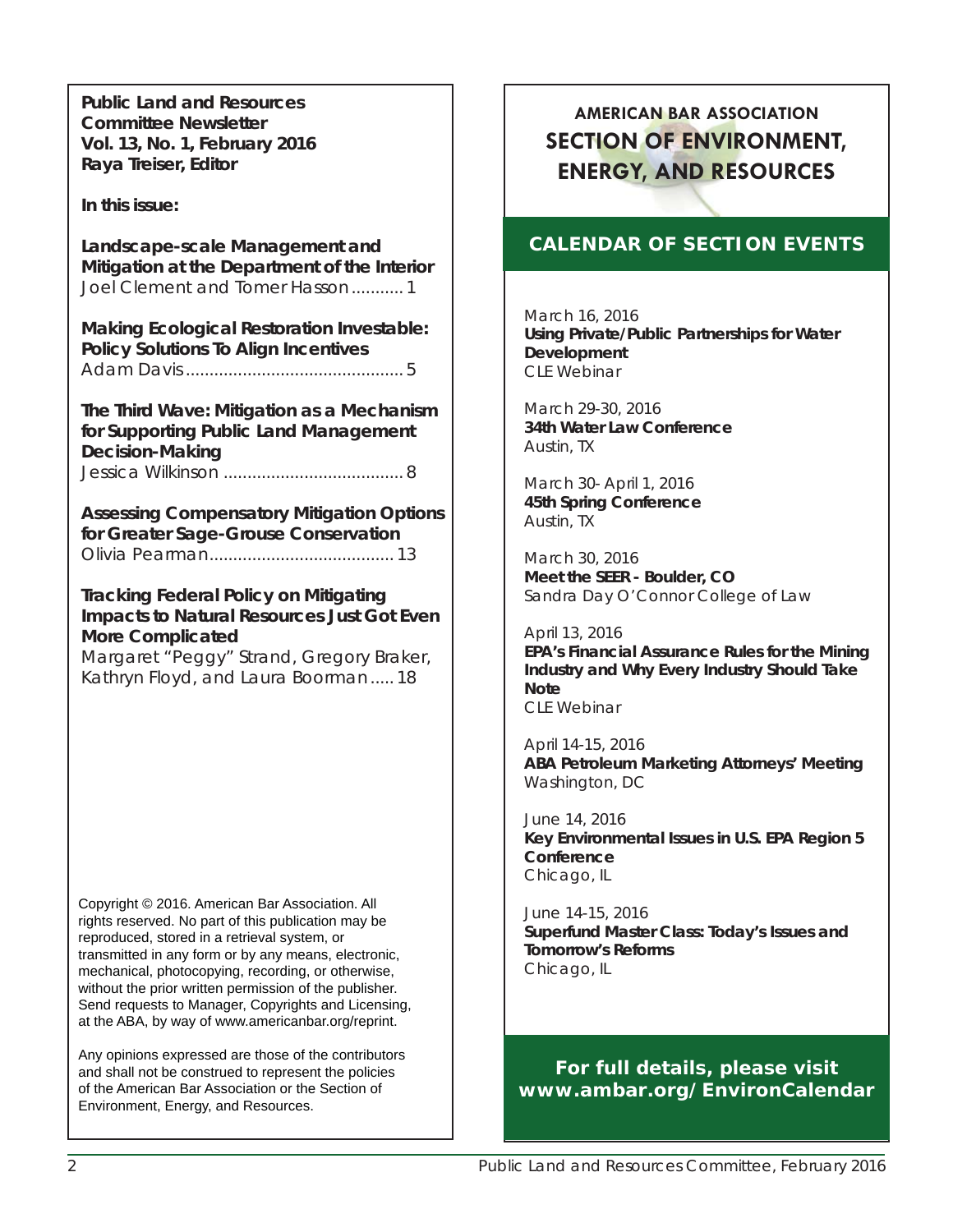#### *Continued from page 1.*

implemented consistently within and across the department's bureaus. Such principles include, but are not limited to:

- Application of a consistent landscape approach to inform mitigation planning and implementation when developing and approving strategies and plans, reviewing projects, and issuing permits;
- Adherence to the mitigation hierarchy of first avoiding, and then minimizing impacts, followed by requiring compensatory mitigation for residual impacts that warrant such mitigation;
- Identification of mitigation requirements and opportunities in advance of project impacts (pre-planning) to engage stakeholders and project proponents and communicate permit requirements more efficiently and effectively;
- Development of management goals for resources prior to any allowance of impacts, such that mitigation requirements are tied to achieving such goals;
- Mitigation decisions based on best available science and tools—development of new tools when necessary to improve effectiveness of mitigation;
- Mitigation decisions that improve the resilience of America's natural resources to a rapidly changing climate; and
- Mitigation measures that are at least as durable as the impacts being mitigated.

This year, the department expects the Bureau of Land Management (BLM) to finalize a regional mitigation policy that will provide the foundation for a new approach for the BLM to mitigate impacts from development—with the goal of being more strategic, effective, and consistent in its mitigation requirements. The BLM's new mitigation policy moves the BLM toward preplanning for mitigation—through development of mitigation strategies or plans rather than

addressing mitigation only during individual permit reviews (where options for effective mitigation are generally more limited and often are not concerned with larger landscape effects of impacts).

The new BLM mitigation policy will be joined by two new proposed Fish and Wildlife Service (FWS) mitigation policies: a revision of its 1981 mitigation policy and the development of a new Endangered Species Act (ESA) compensatory mitigation policy to replace the 2003 conservation banking guidance and 2008 recovery crediting guidance. The revised FWS mitigation policy is intended to be an overarching policy under which other relevant FWS mitigation policies would nest. It will reinforce and expand upon departmental principles to help guide mitigation recommendations by FWS, including using a landscape-level approach and focusing on longterm benefits to species and habitats that are impacted. The ESA compensatory mitigation policy will provide procedural detail specific to carrying out the compensatory mitigation for impacts to listed species and their habitats, clarifying the use of mitigation under the ESA.

Per the secretarial order, these policies are intended to create permit reviews that will better address the direct, indirect, and cumulative impacts to all pertinent resources, including their values, services, and functions; consider mitigation in the context of the conditions and trends of the appropriate landscape and apply mitigation consistently across that landscape; ensure mitigation requirements are durable and have clearly defined outcomes; and finally, ensure that mitigation measures are adequately monitored to ensure progress toward those outcomes.

While these policies are still being drafted, the department is already using more modern, landscape-scale practices to implement mitigation. For example, the department's approach to permitting renewable energy in the desert Southwest provides a new business model for energy permitting on public lands through the early identification and establishment of "solar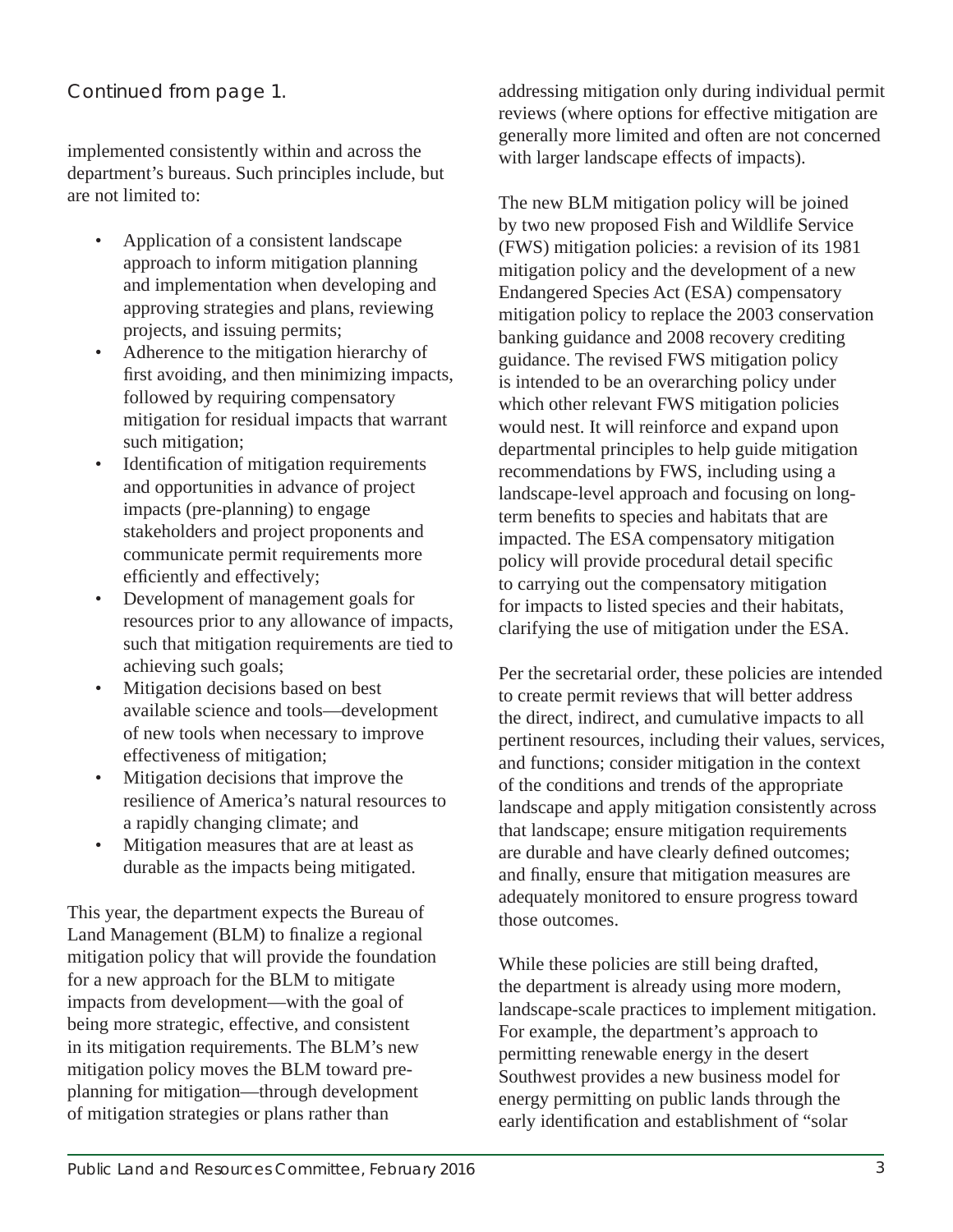energy zones" where this particular use is identified as appropriate and prioritized. Similarly, this landscape-scale approach was central to the conservation strategy identified in the records of decision for the greater sage grouse (GSG) land use plan amendments that provided, in part, the basis for the FWS determination that the GSG was "not warranted for listing under the Endangered Species Act." The foundation for the "not warranted" decision was, in large part, due to the commitment in land management plans to mitigate impacts in identified priority habitat management areas (and some parts of general habitat management areas) across the 11 affected western states upon which the GSG rely. While the overall framework for GSG mitigation has been identified, the BLM and FWS, along with other federal, state, and local communities and citizen groups, will continue to use the principles identified in the secretarial order and forthcoming bureau policies to develop the mitigation structure, standards, approaches, metrics, preferences, and administrative procedures associated with this critical landscape mitigation approach.

The department's approach to the GSG and renewable energy development represents a marked change from decades of prior resource management practices that strictly responded to permit inquiries and managed resources within political and administrative boundaries and units. Reducing the effect of these silos, and the project-by-project approach to decision making, will require many years of organizational adjustment, but these efforts signal an important institutional eagerness to address modern management challenges with modern tools and approaches. Going forward, the department will continue to expand landscapescale mitigation pilots and the institutionalization of this approach to benefit project proponents and the public resources the department is tasked to conserve and manage.

**Joel Clement** *is the Director of the U.S. Department of the Interior's Offi ce of Policy Analysis, which provides cross-cutting analysis, planning, and coordination to support decision making and policy development at Interior. He is deeply* 

*engaged in mitigation issues, landscape-scale approaches to managing public resources, and the many policy and planning challenges that Interior faces regarding climate change resilience, rapid change in the Arctic, clean energy, and invasive species.*

**Tomer Hasson** *works in the Department of the Interior's Offi ce of Policy Analysis as the department's Science Coordinator. In that capacity he focuses on coordinating science programs and processes across the department's bureaus and offi ces to best achieve secretarial goals. His expertise has been particularly utilized in establishing a departmental mitigation policy, and in advancing the inclusion of ecosystem services and greenhouse gas considerations into federal decision making.*

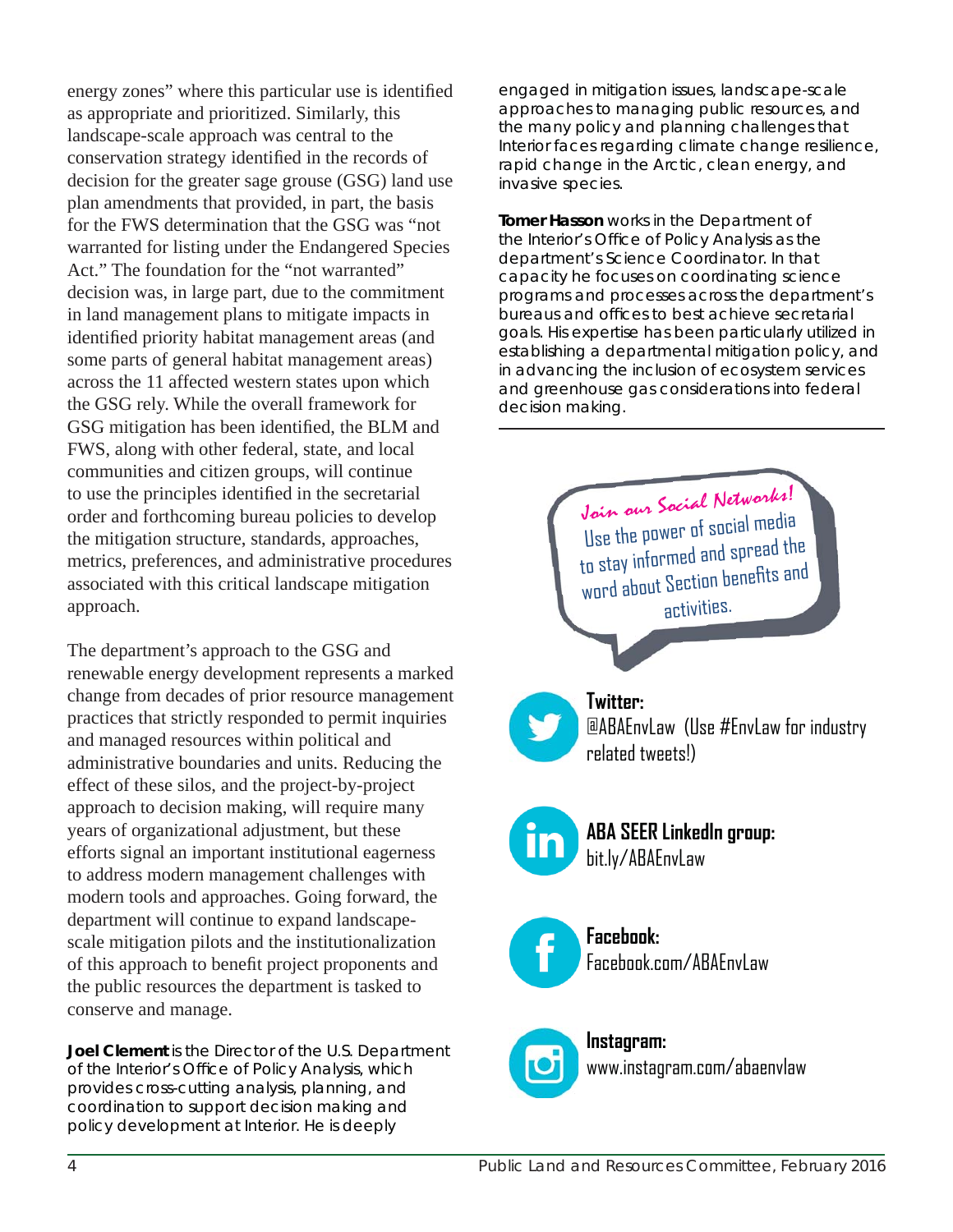#### **MAKING ECOLOGICAL RESTORATION INVESTABLE: POLICY SOLUTIONS TO ALIGN INCENTIVES** Adam Davis

Over the past 20 years, a remarkable environmental success story has unfolded in the United States. The Clean Water Act mitigation banking program has enabled the restoration and permanent protection of 883,000 acres of wetlands and streams by harnessing private investment on private land. *See generally* U.S. Army Corps of Engineers, *Regulatory In Lieu Fee and Bank Information Tracking System Reports Data* (Sept. 2015). The fundamental innovation that allows investment to occur—the recognition that thirdparty action can provide legitimate compliance with laws that require compensatory action—has the potential to expand far beyond section 404 of the Clean Water Act to address a wider range of environmental problems and align the interest of investors with the public good.

The latest chapter in this remarkable story was the release on November 3, 2015, of the Presidential Memorandum on Mitigating Impacts on Natural Resources from Development and Encouraging Related Private Investment. By establishing goals and mandates for all of the federal agencies that oversee and regulate land and water, the memorandum establishes for the first time:

- A government-wide goal of no net loss—and in some instances an actual "net gain" goal—for a wide range of environmental features on land and water. Previously, only the Clean Water Act had explicit requirements for no net loss.
- A clear preference for restoration completed in advance of any permitted impacts over plans or promises to do restoration in the future.
- A mandate that mitigation policies work similarly across all federal agencies, are implemented consistently within those agencies, and that federal agencies hold all compensatory mitigation mechanisms to equivalent standards.

The memorandum provides great encouragement for agencies to build on the success of the Clean Water Act section 404 program to put these conditions into place. There are, after all, many laws and regulations that require ecological restoration other than section 404 of the Clean Water Act, and all of them have the potential to become investable if the same principles that inform mitigation banking are applied. These laws include natural resource damage provisions under the Oil Pollution Act, the Comprehensive Environmental Response, Compensation, and Liability Act, sections 7 and 10 of the Endangered Species Act, and elements of section 401 of the Clean Water Act.

The notion of "outsourced compliance" was not part of the original language of the 1972 Clean Water Act and projects that had unavoidable impacts to aquatic resources. Following the adoption of the "no net loss" policy by the George H. W. Bush administration in 1989, compensatory mitigation was explicitly required, but a preference was established for restoration on-site; that is, at the same location as the impact. Following a 2001 National Academy of Sciences report on compensating for wetland losses, the agencies responsible for regulatory implementation, the U.S. Environmental Protection Agency (EPA) and the U.S. Army Corps of Engineers ("Corps") issued guidance that emphasized ecological function within a given watershed but continued to prioritize on-site mitigation.

As the undesirable outcomes of on-site restoration became more apparent, however (e.g., having wetlands directly adjacent to a highway, thus attracting wildlife to the highway), agencies increasingly recognized the benefit of having larger restoration projects in locations that maximize hydrologic and habitat benefits to the overall watershed. Consequently, in 2008, EPA and the Corps promulgated the 2008 mitigation banking rule ("2008 rule"), which formalized the agencies' evolution in thinking about compensatory restoration, and for the first time established a preference for mitigation banks versus on-site mitigation projects.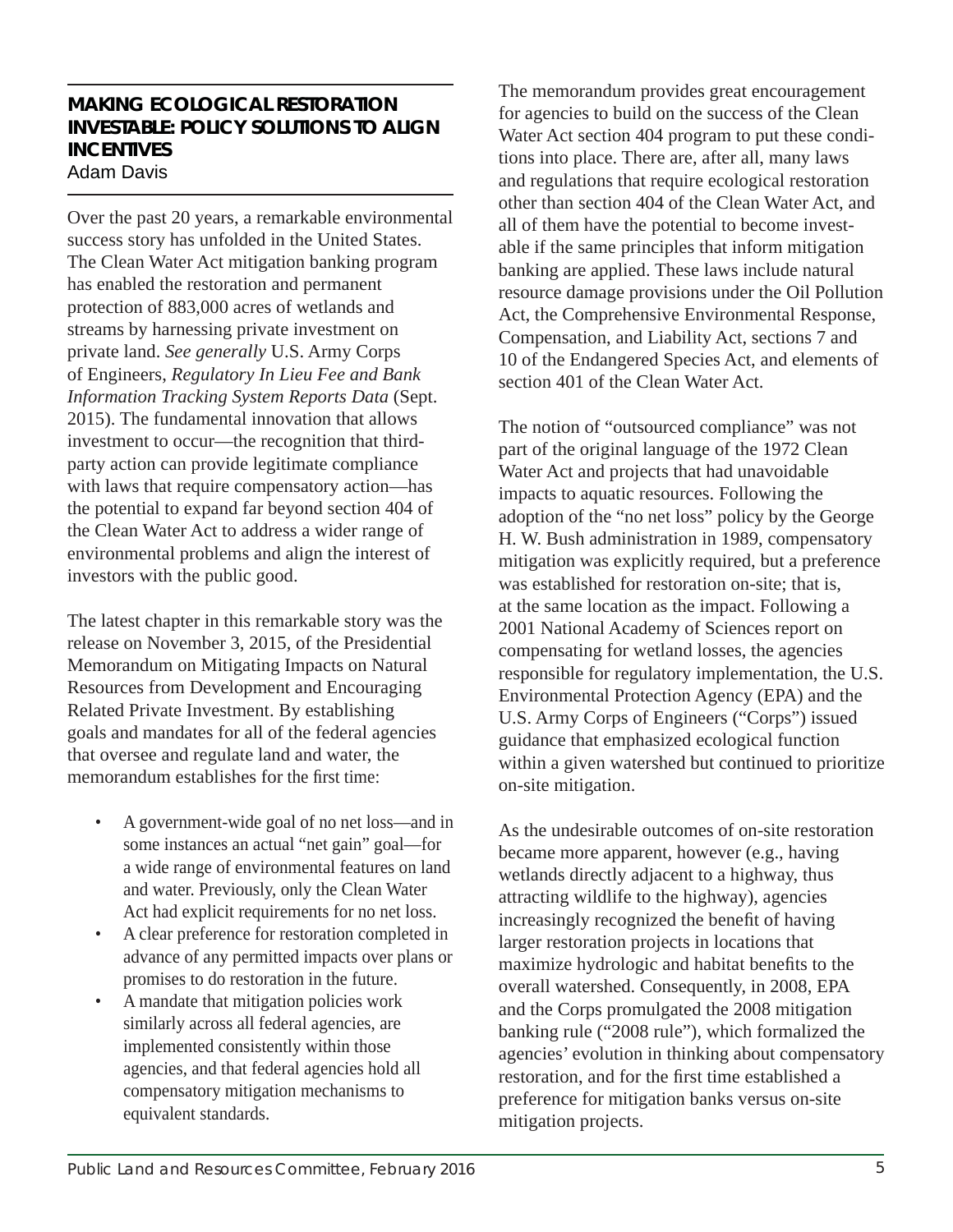In a parallel regulatory development, the 2008 rule also recognized the benefit of restoration completed in advance of impacts over plans or promises to do mitigation later. Up until this time, so called inlieu fees (ILFs) were often collected by permitting authorities that enabled impacts, but were often not effectively disbursed to restoration projects. These ILFs also provided a questionable source of competition for mitigation banks, because they could set prices that allowed impacts before they knew what the actual cost of compensatory restoration would be.

These improvements in the regulatory environment, along with additional changes that improved predictability and certainty for private investment in restoration projects, have led to a dramatic increase in the pace of mitigation banking activity. For example, in 1993, there were 46 banks in the United States, and ten years later in 2003 there were 219. As of today, there are a total of 1306 mitigation banks (172 of which have sold out of credits). *See generally* U.S. Army Corps of Engineers, *Regulatory In Lieu Fee and Bank Information Tracking System Reports Data* (Sept. 2015).

These banks are not only providing demonstrably higher quality compensatory restoration than the other forms of compliance available, but in so doing they are providing a cost-effective regulatory option to help offset certain unavoidable impacts associated with natural resource extraction, infrastructure, and other forms of development activity. Under the Clean Water Act, projects are still designed so as to avoid and minimize impacts to the maximum extent practicable; but to the extent impacts are unavoidable, securing permits, which relies on mitigation banking programs rather than individual compensatory restoration plans, will be faster and, on average, take half the time to obtain as compared to those for projects that include mitigation under an independent compensatory program.

Today, transportation projects are the single largest source of demand for compensatory

mitigation, followed by commercial/residential/ industrial development projects, and then mining and drilling. *See generally* U.S. Army Corps of Engineers, Operations and Maintenance Business Information Database for Fiscal Years 2010–2014. The time savings in obtaining permits for these projects are significant: from approximately 240 days for permittee-responsible projects done offsite to approximately 120 days for those projects that purchase mitigation bank credits. In addition, permittee-responsible projects retain responsibility for the long-term ecological performance of restoration, while the purchase of a mitigation bank credit extinguishes legal liability for the project proponent. Together, these time and liability considerations have made mitigation banks the preferred form of compliance for customers, with 51 percent of Clean Water Act section 404 permits now purchasing credits, up from just 31 percent in 2010. *See* Institute for Water Resources, *The Mitigation Rule Retrospective: A Review of the 2008 Regulations Governing Compensatory Mitigation for Losses of Aquatic Resources* (Oct. 2015).

As a result of the policy requiring no net loss of a specified natural feature, there is a move toward favoring restoration that is completed in advance rather than mitigation that requires long-term monitoring and maintenance (including permanent conservation easements and financial assurance mechanisms). For this reason among others, investment in ecological restoration is rapidly expanding.

To give just one example, Ecosystem Investment Partners (EIP) has developed a private equity fund management strategy that provides a familiar platform for institutional investors like pension funds, educational and foundation endowments, and high net worth individuals to put capital to work in ecological restoration. Following a "proof of concept" investment of \$27 million in three projects, EIP closed a \$181 million fund in 2012, which is now invested in a portfolio of 10 major restoration projects around the United States that are all fully entitled and selling credits.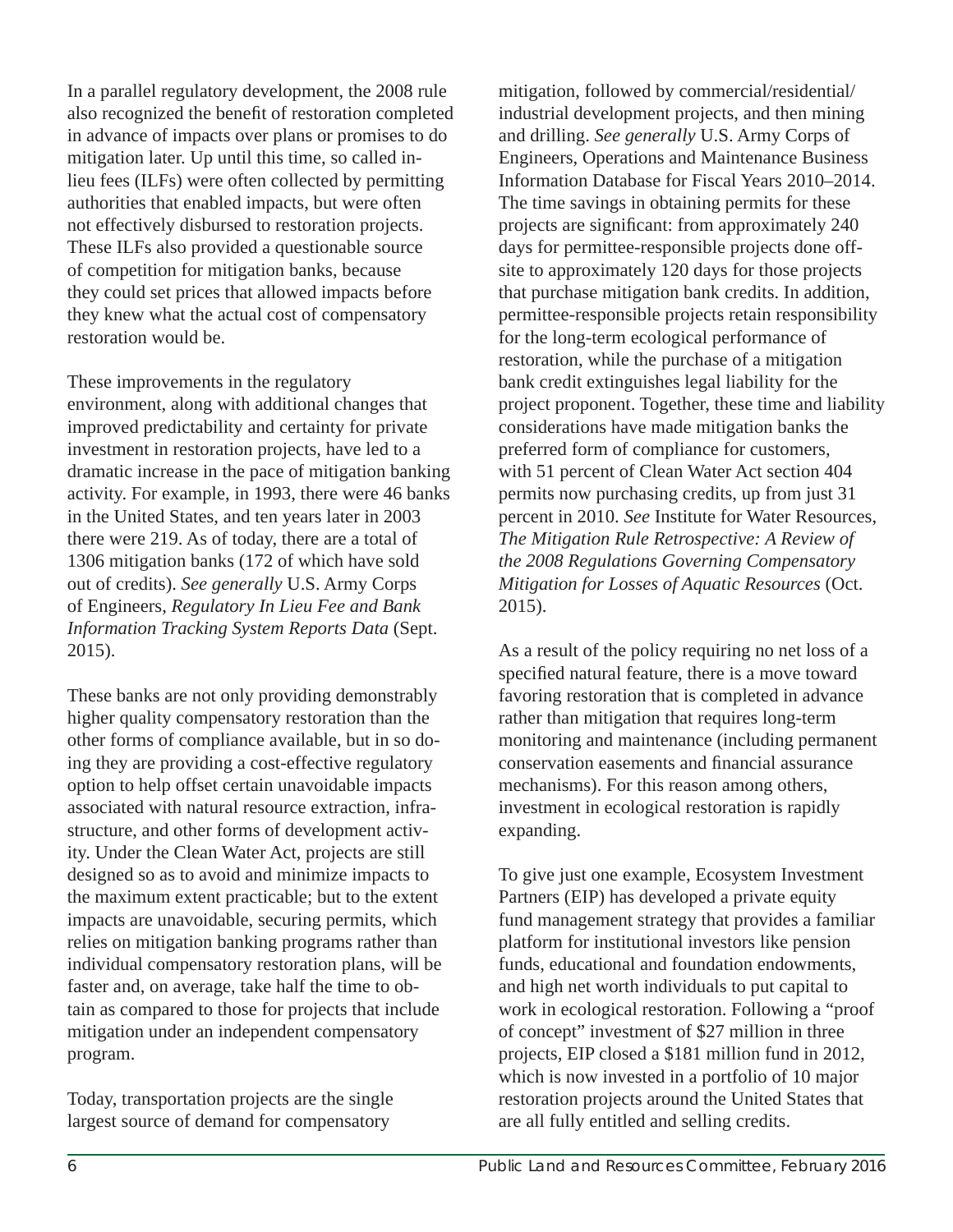By providing cost-effective compliance options to projects that have the added benefit of providing jobs and economic development, while also improving the standards of environmental performance, mitigation banking is becoming a meaningful asset class that is earning consideration from institutional investors. The amount of capital aimed at social and environmental good ("impact investing") was estimated by J.P. Morgan to exceed \$50 billion in 2010, but this is only a fraction of the \$210 trillion in global financial markets. To the extent that policy innovation properly aligns real environmental performance with a predictable set of conditions that make risk-adjusted marketrate return on investment possible, ecological restoration can become a recognized and significant investment category.

Progress is being made by regulatory agencies on all of these laws, with demonstration and proof-ofconcept restoration projects already in place that are enabling private investment to proceed.

The success story of government innovation in finding an appropriate division of labor between the public sector in setting goals and standards and the private sector in providing capital and entrepreneurial innovation does not end with compliance programs, however. Federal, state, and regional governments now spend billions of dollars on restoration in a manner that does not yet have the same accountability or track record of success as the restoration required by the section 404 mitigation banking program. Examples of large expenditures with highly variable results include regional efforts like the CalFed program in the California Bay Delta, the Puget Sound Partnership in Washington State, and a variety of Chesapeake Bay and Gulf Coast programs.

There is no reason that the restoration standards applicable to mitigation banks could not be applied to contracts that would procure actual ecological results from completed projects, rather than the kind of contracts used today which put performance risk on government, require up-front government financing, and typically lack long-term monitoring and maintenance requirements.

While most of the public discussion about the environment continues to focus on problems and worries, a powerful model that demonstrates both current success and the possibility of significant expansion has been quietly developed. The "restoration economy" in the United States now creates some 220,000 jobs and \$25 billion in economic activity every year. *See* Todd BenDor et al., *Estimating the Size and Impact of the Ecological Restoration Economy*, PLOS One (June 17, 2015). Further policy innovation that aligns return on investment with achieving public goals for ecological restoration will address unavoidable impacts from infrastructure, resource extraction, and development more quickly and to a higher standard while leveraging private investment and creativity.

**Adam Davis** *is a partner and Director of Research, Policy & New Markets for Ecosystem Investment Partners, a private equity fund manager that acquires and manages high-priority conservation properties across the United States.* 



*Trends* **and** *The Year in Review* **are all-electronic publications.** 

*Natural Resources & Environment* **and committee newsletters are also available on the Section website.** 

## Visit www.americanbar.org/Environ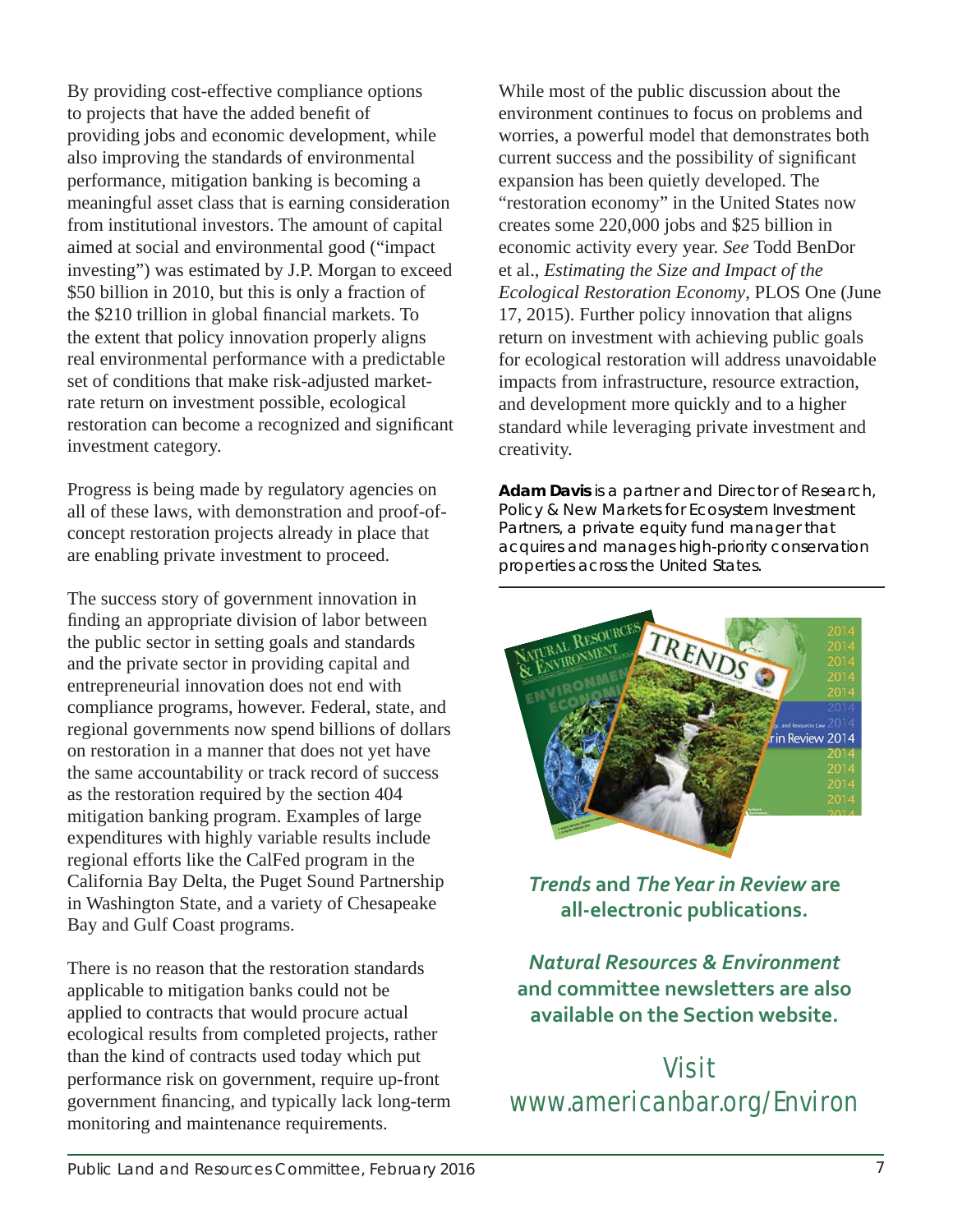#### **THE THIRD WAVE: MITIGATION AS A MECHANISM FOR SUPPORTING PUBLIC LAND MANAGEMENT DECISION MAKING** Jessica Wilkinson

U.S. mitigation policy and practice can be categorized into three types—procedural mitigation, mitigation that is required as a condition of a permit, and application of the mitigation hierarchy to support public land management decision making. Note that throughout this article, the term "mitigation" is taken to mean avoidance, minimization, and compensatory mitigation—the full mitigation hierarchy.

#### **Mitigation as a Procedural Requirement**

In the first mitigation "bucket" are those authorities that are procedural in nature and require only consideration of anticipated impacts to the environment and how such impacts can be mitigated. This category of mitigation policy is best typified by the forefather of all U.S. mitigation policy: the National Environmental Policy Act (NEPA). NEPA is a procedural statute that requires agencies undertaking federal actions to analyze anticipated environmental impacts and identify mitigation measures. See 40 C.F.R. § 1508.20. Since its enactment in 1970, NEPA has not been interpreted to require by itself the adoption and implementation of mitigation measures. Rather it relies upon other underlying statutes to establish substantive mitigation commitments. See Jessica B. Wilkinson et al., The Next Generation of Mitigation: Linking Current and Future Mitigation Programs with State Wildlife Action Plans and Other State and Regional Plans (Aug. 4, 2009). NEPA does, of course, create substantive mitigation requirements when mitigation measures are utilized to secure a finding of no significant impact. See Council on Environmental Quality, Final Guidance for Federal Departments and Agencies on the Appropriate Use of Mitigation and Monitoring and Clarifying the Appropriate Use of Mitigated Findings of No Significant Impact, 76 Fed. Reg. 5666 (Jan. 21, 2011).

#### **Mitigation as a Condition for Undertaking an Activity**

In the second category of mitigation policy and practice are those programs that require mitigation as a *condition* for receiving a permit or otherwise being authorized to undertake an action that causes harm to the environment. The best examples of these policies are the Clean Water Act (CWA) section 404 and the Endangered Species Act (ESA) section 10. For example, CWA section 404 requires that before the U.S. Army Corps of Engineers issues a permit for actions that affect wetlands and other aquatic resources, the agency must ensure that impacts are avoided to the "maximum extent practicable" and remaining unavoidable impacts are then minimized "to the extent appropriate and practicable." U.S. Environmental Protection Agency and the Department of the Army, Memorandum of Agreement Between the Department of the Army and the Environmental Protection Agency: The Determination of Mitigation Under the Clean Water Act Section  $404(b)(1)$  Guidelines at § II(C) (Feb. 6, 1990) (hereinafter "Mitigation MOU"). Compensatory mitigation is then required for all remaining unavoidable impacts. *See* Mitigation MOU at § II(C)(3). In the cases of CWA section 404 and ESA section 10, mitigation—avoidance, minimization, and in some cases, compensation is required as a condition for impacting wetlands or harming species or habitat protected under the statute.

These conditional mitigation programs result in significant financial contributions to conservation and habitat restoration efforts in the United States. It is estimated that together they contribute over \$3.73 billion in terrestrial and aquatic resource restoration and protection every year and support a "restoration economy" in the United States that employs over 126,000 workers and generates \$9.5 billion in economic output annually. *See* Jay Austin et al., *Mitigation of Impacts to Fish and Wildlife Habitat: Estimating Costs and Identifying Opportunities* (Oct. 2007); *see also* Todd BenDor et al., *Estimating the Size and Impact of the Ecological Restoration Economy*, PLOS One (June 17, 2015).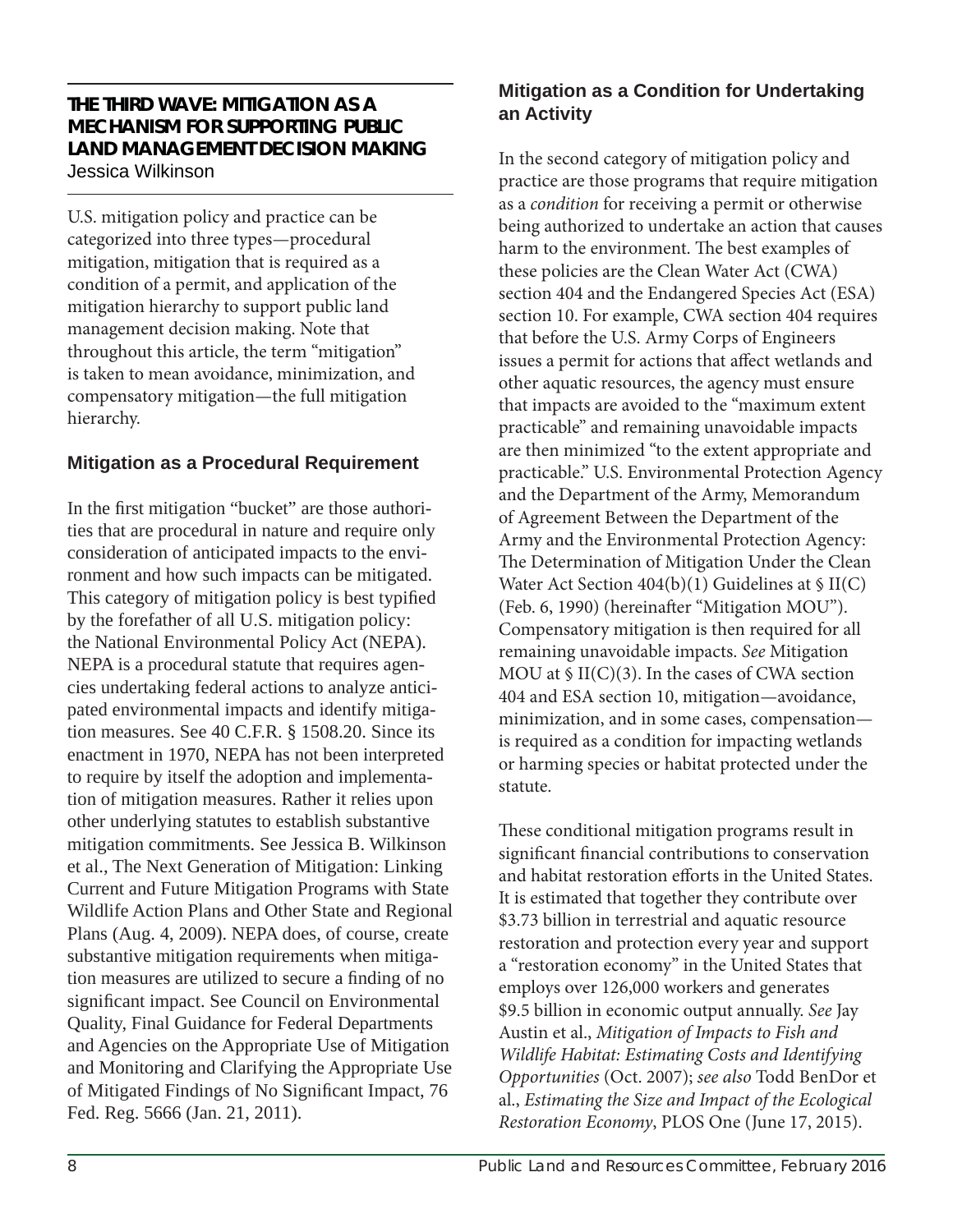#### **The Third Wave: Mitigation as a Public Land Management Tool**

The last category of mitigation—mitigation as a means to support decision making in exercising public land management agencies' responsibilities to manage federal lands and waters—represents a new understanding of mitigation. Although still in development as of this writing, the most significant public land management agencies are undergoing policy changes that will employ the use of mitigation *beyond that required by the other categories of mitigation* to sustain and improve the ecological health of over 440 million acres of public lands. *See* Ross W. Gorte et al., *Federal Land Ownership: Overview and Data*, Congressional Research Service, R42346 (Feb. 8, 2010). These emerging policies hold great promise for supporting more efficient and timely project reviews and improved environmental outcomes.

#### **The Role of Mitigation in Public Land Management**

Congress established multi-purpose missions for the nation's two largest public landowners—the Bureau of Land Management (BLM) and the U.S. Forest Service (USFS). The BLM administers 247.9 million acres, more public land acreage than any other agency. *See* Gorte et al., *supra*. The USFS administers 192.9 million acres, second only to BLM. *Id.* Both agencies are subject to a multiple-use mandate.

In the case of the BLM, the Federal Land Policy and Management Act of 1976 (FLPMA) directs the agency (through the secretary) to manage the public lands "on the basis of multiple use and sustained yield." 43 U.S.C. § 1701(a)(7). Yet it is also directed to manage its lands in a manner that "will protect the quality of scientific, scenic, historical, ecological, environmental, air and atmospheric, water resource, and archeological values," "will preserve and protect certain public lands in their natural condition," "will provide food and habitat for fish and wildlife and domestic animals," and "will provide for outdoor recreation

and human occupancy and use." *Id.* § 1701(a)(8). Under the Organic Act, the USFS is also directed to both "improve and protect the forest" while also providing "a continuous supply of timber for the use" of the public. 16 U.S.C. § 475.

Both agencies, however, recognize that their multiple-use mandates do not mean that every acre is available for every use and there are limits on the extent of acceptable impacts. *See*  Statement of Robert Abbey, Director of Bureau of Land Management, Department of the Interior, before the House Natural Resources Committee: Wild Lands Policy (Mar. 1, 2011); *see also* John B. Loomis, *Integrated Public Lands Management: Principles and Applications to National Forests, Parks, Wildlife Refuges, and BLM Lands* (2002). FLPMA, for example, requires the BLM to "take any action necessary to prevent unnecessary or undue degradation of the lands." 43 U.S.C. § 1732(b). Similarly, the multiple-use mandates set limits on the extent of the lands and waters that can be managed primarily to sustain and improve the ecological health of the managed resources.

How can these public land management agencies best satisfy their mandates to allow for economic and recreational uses, while also complying with their obligation to conserve, maintain, and improve ecological quality and avoidance of undue degradation? Application of the mitigation hierarchy with a goal of meeting, at a minimum, no net loss of resources is one such way. Indeed, one can argue that such a balance cannot be reached *without* the use of mitigation.

The Department of the Interior, the BLM, and the USFS have come to view mitigation—all three categories—as a valuable tool to support their decision making. In June 2013, the BLM released an interim policy on regional mitigation and a final version of the policy is expected for release in the coming months. In June 2015, the USFS issued a "Chief's letter" to the field setting forth a "Forest" Service Mitigation Framework." *See* Bureau of Land Management, Interim Policy, Draft –Regional Mitigation Manual Section–1794 (June 13, 2013);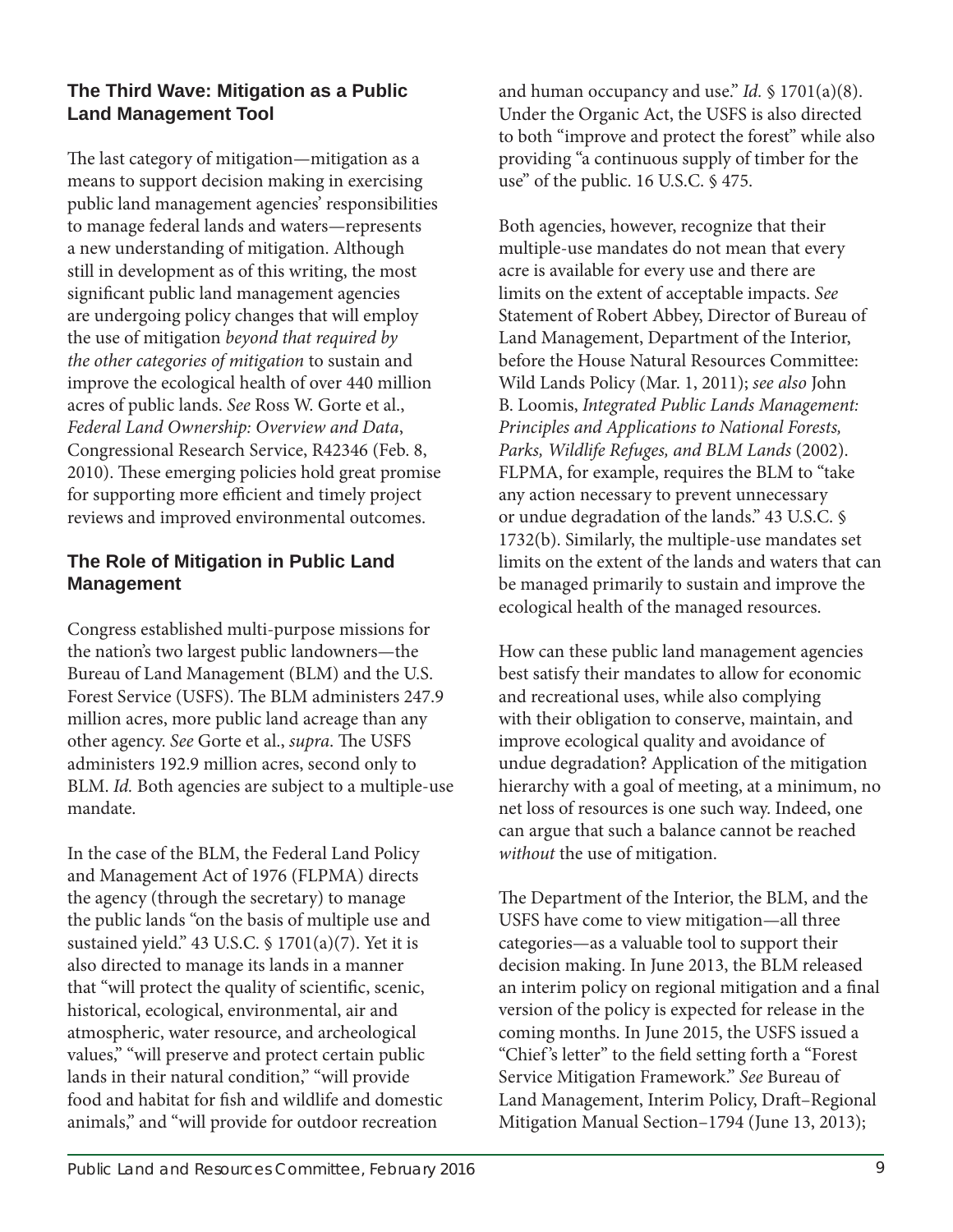U.S. Forest Service, Finalizing and Implementing a Forest Service National Landscape-Scale Mitigation Framework (June 9, 2015). Most recently in November 2015, the Department of the Interior adopted a new chapter of its departmental manual, titled "Landscape-Scale Mitigation Policy." This chapter appears in the manual's public land policy section and establishes that it is the policy of the department to apply the full mitigation hierarchy on a landscape-scale "when carrying out its legal and regulatory responsibilities and in the management of Federal lands, waters, air quality, and other resources and infrastructure under its jurisdiction." Department of the Interior, *Chapter 6: Implementing Mitigation at the Landscape-Scale*, Departmental Manual, pt. 600.

These policy developments come on top of significant efforts by the White House and the Department of the Interior to establish high standards for mitigation policy and consistent application of the mitigation hierarchy. *See* Joel Clement and Tomer Hasson, *Landscape-scale Management and Mitigation at the Department of the Interior*, published in this newsletter. In November 2015, for example, the White House issued a presidential memorandum on mitigation, which lays out a set of principles to which all mitigation policies should be held. The White House, Presidential Memorandum: Mitigating Impacts on Natural Resources from Development and Encouraging Related Private Investment (Nov. 3, 2015).

#### **Key Elements of Success**

Ultimately, the legacy of public land mitigation policy will be determined by success on the ground in the coming years. And that success will be measured by the degree to which such policies meet the demands of economic and recreational users, improve permitting efficiencies, provide the regulated public with predictability, improve environmental and other outcomes, and earn the public's confidence in public land decision making. Below are several additional critical elements that will be keys to that success. See Bruce McKenney

& Jessica Wilkinson, Advancing Conservation and Development: 10 Principles for Applying the Mitigation Hierarchy, the Nature Conservancy (Apr. 2014).

*Landscape level and informed by science.* Mitigation programs on lands under the administrative jurisdiction of the federal land management agencies should be carried out on a landscape level and should be informed by science and relevant and reasonably available data. Landscape-level planning supports mitigation decisions that are informed by an understanding of conservation priorities and potential direct, indirect, and cumulative impacts across an ecologically meaningful geography. Such plans can link to existing conservation and management plans developed by the agencies or by other appropriate entities. Particularly when the planning is carried out in advance of project proposals, it provides greater predictability and transparency. Landscape-level mitigation planning can also help ensure that impacts to resources are appropriately and adequately avoided, minimized, and, if unavoidable, compensation is directed to areas that maximize conservation outcomes, have a high likelihood of success, and support applicable regulatory *and* management objectives.

*Clarity, practicality, and consistency.* Application of mitigation to support federal land management decision making is a new approach for many field staff. Federal land management agencies should invest in training, technical support, and the establishment of a community of practice to support this new direction. Field staff should be encouraged and supported to develop locally tailored, stepped-down guidance, standard operating procedures, and templates that can be followed to operationalize mitigation in the field. Such guidance ensures that federal policies are applied consistently across field offices. Clear guidance should also be provided to project proponents. Such guidance should encourage project proponents to include mitigation measures adequate to meet all three categories of mitigation in their initial project and permit proposals. If such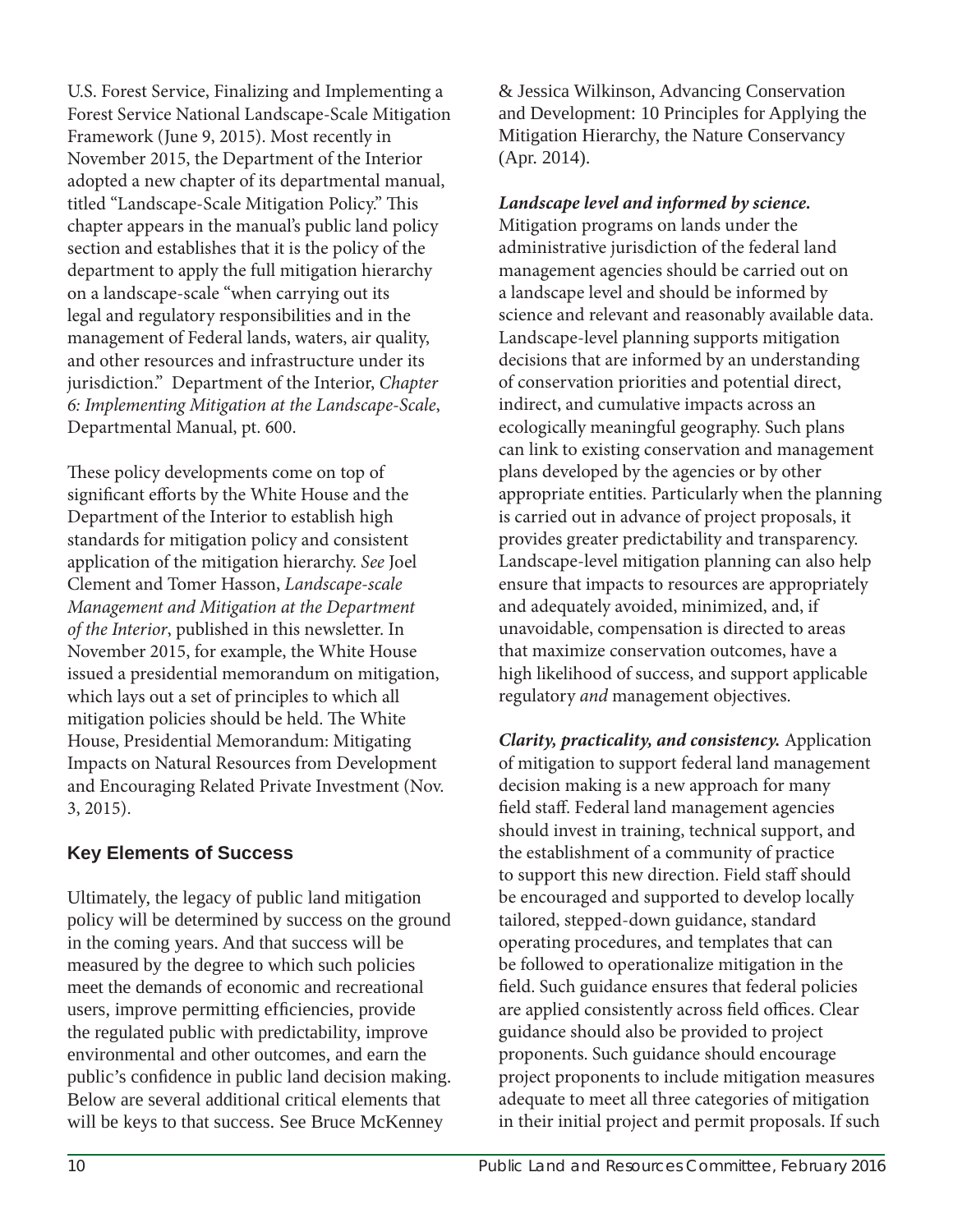mitigation measures are consistent with existing agency guidelines, project review should be more efficient and outcomes for project proponents more predictable.

Another important area of consistency is the standard to which compensatory mitigation mechanisms are held. When agencies allow for compensatory mitigation requirements to be satisfied with a variety of mechanisms (e.g., banks, in-lieu fee programs, permittee-responsible mitigation), they should ensure that the standards for all compensatory mitigation mechanisms crediting methodologies, standards for the duration of the offsets, financial assurances, and other administrative requirements—are consistent.

*Durability.* Durability relates to the expectation that the intended ecological functions of the compensatory mitigation investment will endure over time and at least as long as the impacts for which the compensation is being carried out. Therefore, because many impacts to public and private land are permanent or effectively permanent, these impacts should be offset by mitigation measures that are similarly also permanent.

The mechanisms used to establish the durability of the conservation investments should provide a high level of confidence that the project will endure for the intended time period. There are three essential components of durability for compensatory investments on public lands—designation, management, and funding. Although several of these concepts are not unique to the public land context, third parties can play an important role in establishing appropriate safeguards for two of these—management and funding.

Federal land management agencies have yet to clearly affirm a set of appropriate designation tools that can be used to secure the protection of compensatory mitigation investments on public lands. Agency leadership should provide clear guidance to field offices on appropriate tools for ensuring that mitigation measures are appropriately durable.

*Additionality.* Additionality refers to the degree to which the compensatory mitigation represents a genuinely new and additional benefit to the resource or value being impacted. If the impacted resource or value on land considered for application of the compensatory mitigation is already under adequate protection, simply layering new protective designations would likely not meet the adequate additionality criteria. Similarly, compensatory investments on public lands should also be in addition to and not replace existing conservation, management, and investment commitments already in place.

It may be appropriate for compensatory mitigation funds to be allocated to activities such as law enforcement or land management and restoration activities, but for these actions to be additional they must be tied to the needs of the resources being offset, and the actions must be directed to the compensatory sites. The additionality of compensatory investments should also be measured against a reasonable estimate of the baseline funding for the existing management unit. In other words, the funds must be a new contribution to conservation actions in that area and should not displace funds that have already been allocated to the site.

Federal land management agencies should provide their field offices with technical support and tools to evaluate additionality. In particular, local staff would benefit from guidance on how to establish baselines for funding against which to evaluate the additionality of new mitigation investments and track funding to ensure that funding is not reduced to offset funds from compensation in the future.

*Transparency.* Federal land management agencies should also ensure that mitigation programs provide the maximum amount of transparency. This should include information on the location and extent of impacts, minimization measures, the location, extent, and type of compensatory mitigation, and the compensatory mitigation's effectiveness. Additionally, transparency assists project proponents in their own planning, permit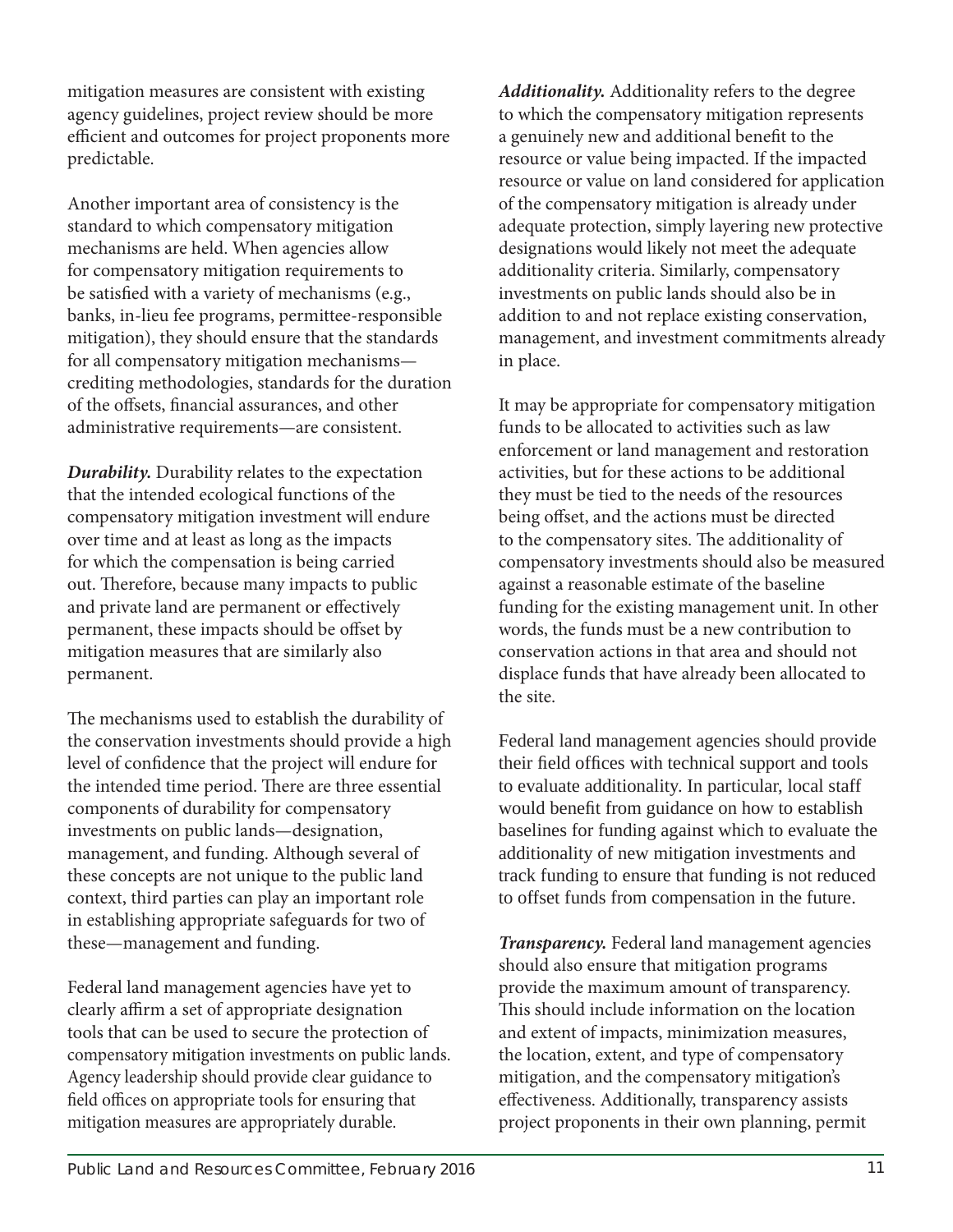applications, and project proposals. It also builds public support for mitigation measures, supports private investments in compensatory mitigation, and can bring public and private resources to bear on evaluating the ecological effectiveness of mitigation programs.

#### **Conclusion**

Federal land management agencies have made remarkable progress in a few short years in setting forth a new paradigm for public land use decision making, a paradigm that holds promise for supporting a rational, consistent approach to balancing their dual mandates for the lands and waters they manage and the sustainability of which they are responsible for. *See, e.g.*, David J. Hayes, *Addressing the Environmental Impacts of Large Infrastructure Projects: Making "Mitigation" Matter*, 44 ENVTL. L. REP. 10016 (2014). Several new policies have been announced that offer a

compelling vision for agency project review and landscape-level conservation outcomes. The coming years will tell whether these policies are successful when we see their actual implementation and success at the local level where they are being implemented. DOI and the USFS can, however, set their agencies up for success by providing field staff with technical support and training, and by providing guidance to both field staff and project proponents in several critical areas including landscape-level planning, durability, and additionality.

**Jessica Wilkinson** *is Senior Policy Advisor for Mitigation in The Nature Conservancy's (TNC) External Affairs Department. Before joining TNC, Wilkinson was a Senior Policy Analyst and Director of the Wetlands Program at the Environmental Law Institute in Washington, D.C. The author would like to give special thanks to Lynn Scarlett, Bob Barnes, and Bruce McKenney for their review and input.*

# *Save the Date*

The 2016 Fall Conference crowns the Section's 2016-17 program year, with in-person discussions of environmental, energy, and resources law that you can only find at Section of Environment, Energy, and Resources conferences.

This conference is for you, whatever your practice setting: law firm, corporate counsel, public interest, or academia. This is an important opportunity for you to engage with other leading lawyers in CLE sessions on topics relevant to your practice as well as to network.

The Fall Conference is a key reason why our members recognize the Section as "the premier forum for environmental, energy, and resources lawyers."

Don't miss the Fall Conference! Mark your calendar for October 5-8, 2016 at the Westin in Denver.

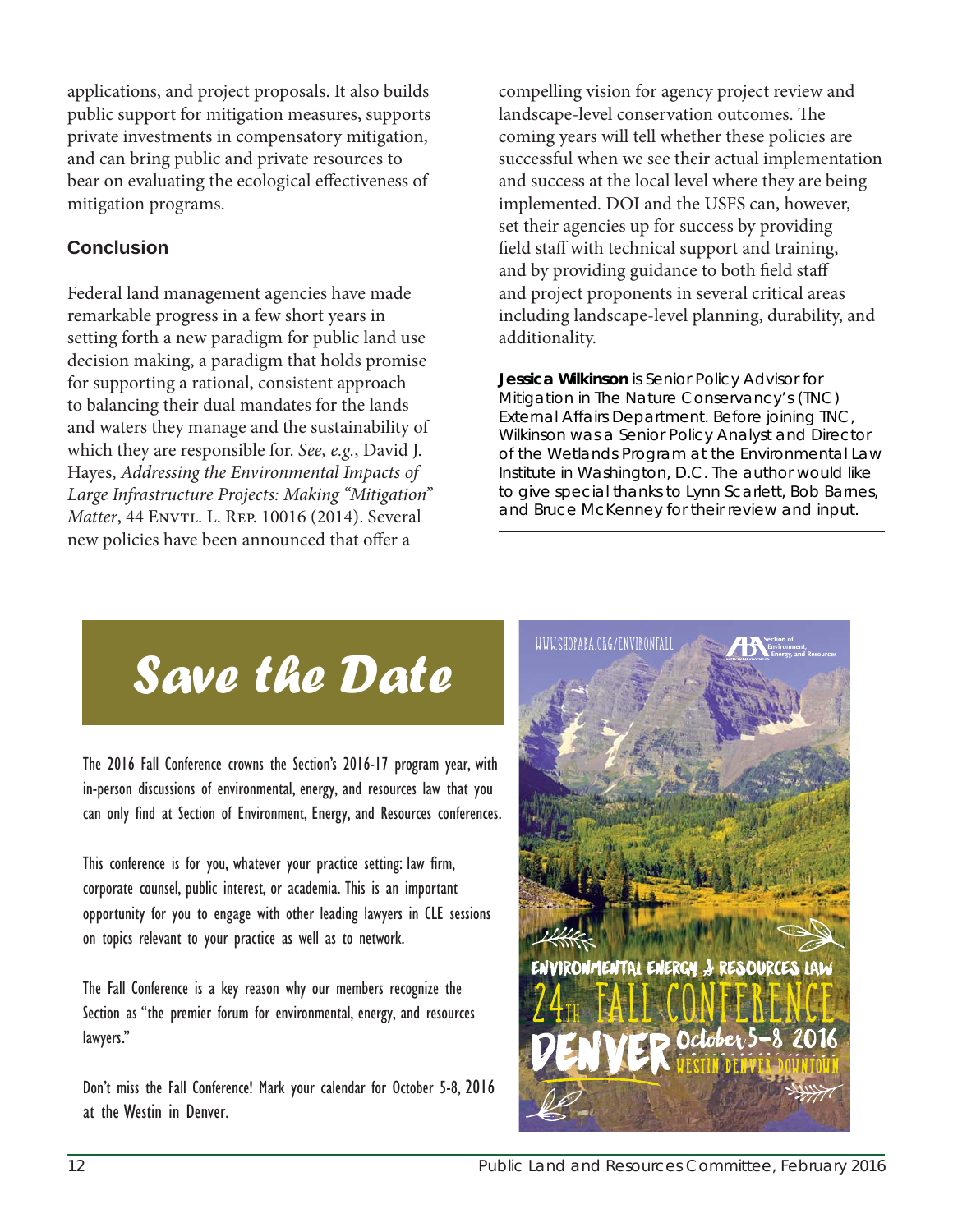#### **ASSESSING COMPENSATORY MITIGATION OPTIONS FOR GREATER SAGE-GROUSE CONSERVATION** Olivia Pearman

Research completed earlier this year by two candidates for master in the Yale School of Forestry and Environmental Studies ("Yale Research") indicates that the development of compensatory mitigation programs for the greater sage grouse (GSG) will benefit greatly from the collaboration of government, industry, and conservationists. Additionally, the integration of a mix of programs to address needs for compensatory mitigation will result in a more comprehensible and effective approach to sage-grouse conservation in the western United States. *See* Assessing Compensatory Mitigation Options for Greater Sage-Grouse Conservation: A Report Prepared by Olivia Pearman (candidate for Master of Environmental Management 2016) and Rachel Plawecki (Master of Environmental Management, graduated 2015) under the supervision and guidance of Jessica Wilkinson and Len Barson of the Nature Conservancy (2015). This article provides an overview of this research and its key findings.

The GSG was declared a candidate species for listing under the Endangered Species Act (ESA) in 2010. In September 2015, the U.S. Fish and Wildlife Service (FWS) found that listing the GSG under the ESA was not warranted. The Bureau of Land Management (BLM) and the U.S. Forest Service (USFS) have finalized resource management plans that require compensatory mitigation for impact to GSG habitat on BLM and USFS lands. Compensatory mitigation is the last resort in the mitigation hierarchy after avoidance and minimization of impacts. See FWS, Greater Sage-Grouse Range-Wide Mitigation Framework (2014). Compensatory mitigation refers to the practice of compensating for impacts caused to habitat through development and industry actions. Compensatory mitigation can include providing for the protection, restoration, creation, or enhancement of habitat. These actions may (1) be completed by the project

proponent;  $(2)$  the project proponent may fulfill this requirement by paying an in-lieu fee to a program that will perform the required mitigation; (3) a project proponent may buy appropriate credits generated by a mitigation bank to fulfill its requirements; or (4) a project proponent may buy appropriate credits generated through a habitat credit exchange program.

The research goals in this study included characterizing the demand by industry for compensatory mitigation options for GSG habitat. The research also assessed the advantages and disadvantages of compensatory mitigation program components as perceived by three broad groups including federal government officials, conservation professionals, and industry representatives. Over the course of three months, the researchers performed a total of 27 interviews with 28 participants, including oil and gas representatives, federal and state government representatives (primarily FWS, the BLM, and state natural resource departments), and nongovernmental conservation organizations, including the Nature Conservancy and the Environmental Defense Fund. Finally, because GSG populations occur across 11 western states, the study included participants representing this broader spectrum rather than limiting itself to one particular state. The researchers also analyzed specific compensatory mitigation programs and general program guidelines to assess how they compare to defined criteria.

The research took place before FWS's decision to not list the GSG under the ESA and before the finalization of the BLM's resource management plan amendments. *See* BLM's Sage Grouse website, *available at* http://www.blm.gov/wo/st/en/prog/ more/sagegrouse.html. The amendments require compensatory mitigation for impacts to GSG habitat. A significant portion of the GSG range occurs on land owned by the BLM. *See* Bureau of Land Management, *Sage Grouse Frequently Asked Questions*. During the course of the research FWS granted approval to the Barrick Nevada Sage-Grouse Bank Enabling Agreement and the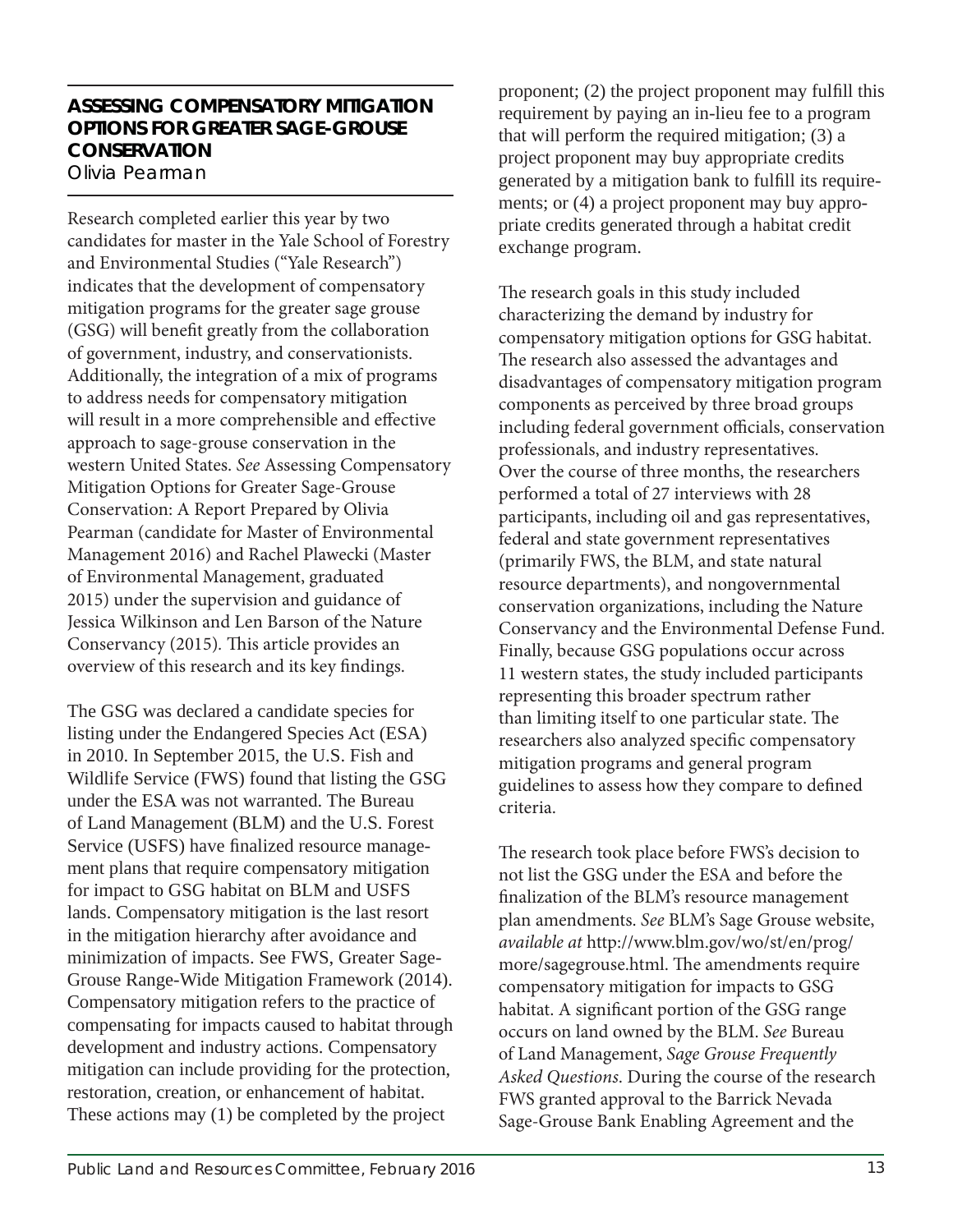Sweetwater River Conservancy Conservation Bank in Wyoming. *See* Department of the Interior, Bureau of Land Management, U.S. Fish and Wildlife Service, and Barrick Gold of North America, Barrick Nevada Sage-Grouse Bank Enabling Agreement (Mar. 25, 2015); *see also* FWS, *State of Wyoming, Sweetwater River Conservancy Launch Nation's First Greater Sage-Grouse Conservation Bank*.

#### **Compensatory Mitigation Programs—How They Compare**

The first stage of the project was to define criteria and create a scoring system to assess compensatory mitigation programs. The criteria were based on the FWS Greater Sage-Grouse Range-Wide Mitigation Framework (2014) in addition to elements of a program that are important but not explicit in the standards outlined by the framework. Criteria included (1) the ability to provide additionality (actions are more than what would have occurred otherwise), (2) durability (benefits last at least as long as the impacts), (3) sensible and prioritydirected siting, (4) scientifically defensible action with measurable benefits,  $(5)$  rigorous metrics and methodology, (6) stakeholder participation, and  $(7)$  adaptability to risk factors. The criteria were designed to evaluate a program's capacity to effectively provide and measure lasting benefits to the GSG across its range, including the program's ability to manage risks such as climate change and engage relevant stakeholders in productive conversation. Two themes crosscut these criteria: transparency and certainty. Programs that publicly document their adherence to standards received higher scores. Programs that have proven results also scored higher while newer programs, such as habitat credit exchanges, ranked lower.

Permittee-responsible, in-lieu fee programs, mitigation banks, and habitat credit exchanges were the four broad categories of programs that were included in the assessment. Publicly available documentation about particular and general programs was used in evaluating the programs against the criteria. *Permittee-responsible* means

that the permittee creating the impacts must develop and implement a project that is negotiated with and approved by the relevant government agency. The permittee remains liable for maintenance and proof of benefit for the duration of the project. *In-lieu fee*, *mitigation banks*, and *habitat credit exchanges* transfer liability from the permittee to the entity administering the program. *In-lieu fee programs* may be administered by the state or by other organizations that manage the funds and perform the projects. The permittee pays a fee and the administrator chooses a site and then develops and implements a project to compensate for the impacts. A *mitigation bank* is established on one piece of property, generates various types of credits, and then permittees can buy them in order to fulfill their requirements. A *habitat credit exchange* allows private landowners to develop credits on their property through defined management actions. These credits are then sold on the market to permittees.

Permittee-responsible compensatory mitigation scored lowest overall primarily due to the inability of these types of arrangements to consistently provide lasting benefits and the lack of stakeholder involvement. One aspect considered in the scoring is that permittees have little to no incentive to seek out the most suitable habitat for performing compensatory mitigation and are more likely to choose a site close to the impacted area whether or not it is likely to be a high priority area of benefit to the species.

Habitat credit exchanges and in-lieu fees scored higher than permittee-responsible compensatory mitigation. The most influential factor in scoring the habitat credit exchange program type was uncertainty. Based on the principles of these types of programs, the researchers contend that there is great potential for a habitat credit exchange to be able to direct mitigation to priority areas, adapt to changes in the landscape, and engage stakeholders. In-lieu fees have been shown to have great variability in their effectiveness. In-lieu fees also have the potential to target priority habitat and adapt to changes. This program type lost points,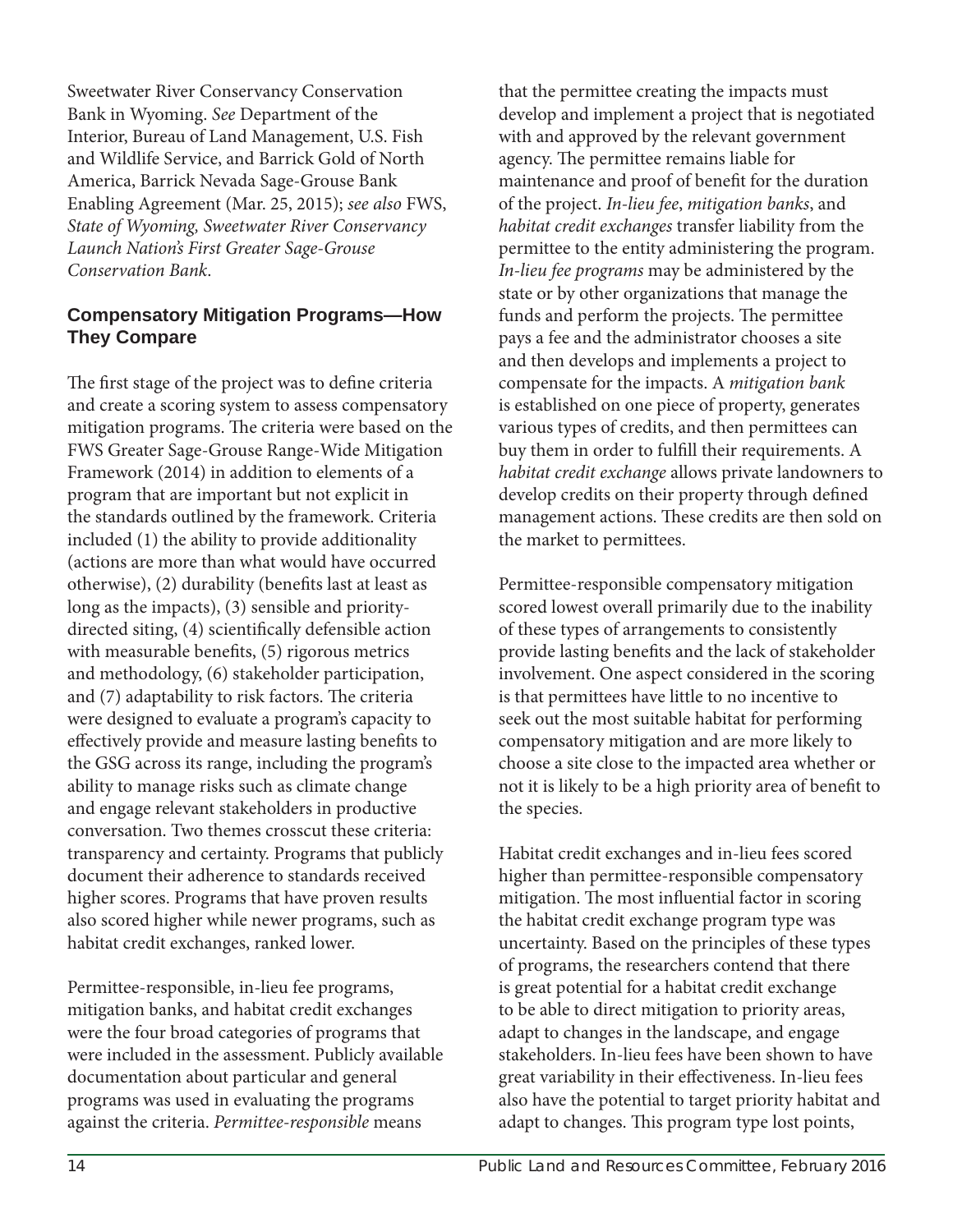however, because implementation does not occur until after the impacts to habitat occur and because administration and oversight of these programs are often poor.

Mitigation banks scored highest out of the four program types. Their ranking reflects the fact that they are rigorously monitored and have every incentive to produce and maintain quality credits. They also have the scientific expertise to efficiently develop and implement compensatory mitigation projects. While they have limited flexibility due to their physical location, they also have the incentive and ability to plan for the long term and adapt to changes. However, mitigation banking programs also have some drawbacks. Because these programs are private businesses, they lack transparency and do not necessarily engage surrounding landowners or other relevant stakeholders in any part of their projects.

#### **Scope of Demand by Industry**

At the time of this research it was determined that demand for compensatory mitigation credits was quite low. This was determined through the researchers' interviews with industry representatives and non-industry participants. Industry representatives were asked to characterize their company's demand and non-industry participants were asked to share their perception of industry demand. Most of the responses from all interview respondents indicated that industry was very interested in the development of compensatory mitigation programs but were not, at the time, seeking to buy any credits. In other words, industry demand for credits was low and being fulfilled by current options, but they were also anticipating the potential need for credits in the future and were interested in having many options available.

The main barrier to industry demand for securing compensatory mitigation credits was the lack of regulatory requirements for compensatory mitigation. As previously noted, at the time of this research, the BLM had not yet finalized its resource management plan amendments that include

requirements for compensatory mitigation, and FWS had not yet made a listing decision. States also did not require compensatory mitigation for impacts to sage-grouse habitat but some states have been developing their own policies as well. The lack of regulatory requirements and uncertainty about the listing decision meant that industry was unsure of what compensatory mitigation actions, credits, or programs would be accepted by FWS if a listing of sage grouse did occur. Industry representatives stated the need for assurances that actions taken or credits bought before a listing would be acceptable to FWS in the case of a listing. This indicated that, generally, industry would wait to buy credits until given clear direction in the form of regulation.

Two clear examples of the existence of a demand were the creation of the Sweetwater Bank in Wyoming and the Barrick Agreement in Nevada. The researchers contend that because of low demand, demand for credits was being met by the few options that were available. It is important to note that both programs had to be approved by FWS in order to become viable options for industry. It is likely that as more regulations become solidified, demand for securing credits will increase. It is also likely that some portion of the industry will wait until a listing decision is made before participating in any compensatory mitigation programs.

#### **Finding the Right Mix of Programs**

An appropriate mix of compensatory mitigation programs will provide the best chance for effectively providing benefits to the GSG. The researchers suggest that mitigation banks should constitute the bulk of compensatory mitigation programs while in-lieu fee and habitat credit exchanges fill in gaps when and where mitigation banks are not appropriate.

Federal government representatives interviewed by the research team emphasized mitigation banks as the best option in the context of the GSG. The perceived benefits of mitigation banking programs included their permanence, rigorous methodology for their crediting systems, and their accountability.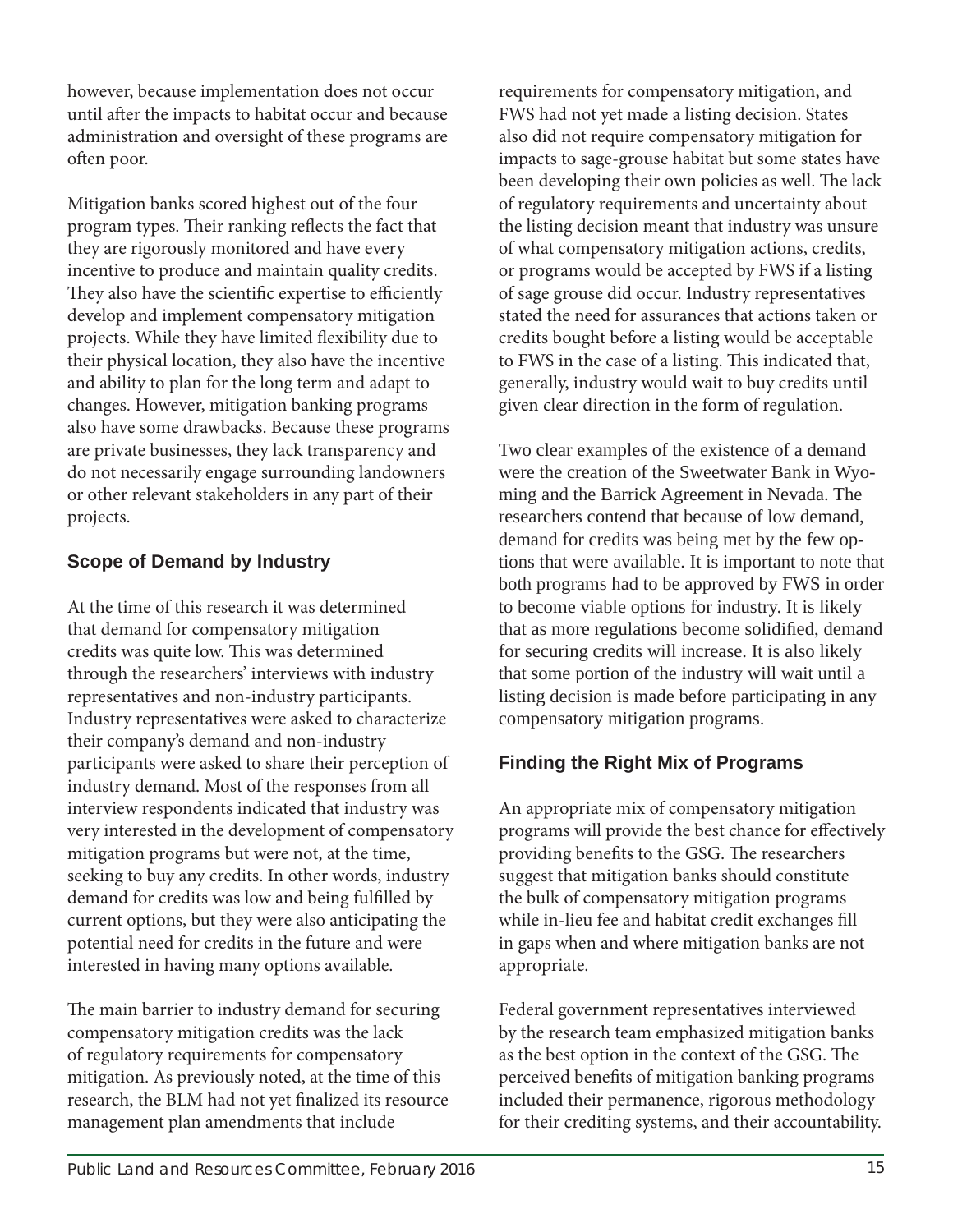Conservation NGO representatives were also favorable to mitigation banks. They also favored habitat credit exchanges because they allowed for greater participation, more flexibility, and a broader scope than banks. The researchers' own analysis also suggests that mitigation banking has the highest potential for achieving effective mitigation for the GSG. Industry representatives, however, considered mitigation banks to be expensive and complicated to participate in because of the time and money required to determine what kinds of credits are needed for which kinds of impacts. By contrast, an in-lieu fee program establishes set fees for each type of impact. It is less expensive and easier for companies to participate in.

Industry representatives unanimously indicated they would be more likely to pursue in-lieu fee mitigation programs rather than mitigation banking. The perceived advantages of the in-lieu fee programs include the certainty of costs (i.e., fees are set for various types of impacts so permittee knows exactly how much it will cost to offset project impacts) and ease of participating in the program. NGOs, however, consistently identified concerns with in-lieu fee programs and indicated that inlieu fee programs do not meet high standards for compensatory mitigation (i.e., do not meet FWS standards provided in the framework and do not provide sufficient habitat benefits).

#### **Overlapping Preferences for Program Components**

The research found that the most important criterion for a compensatory mitigation program is the actual component and design rather than the specific type of program. For example, any program has the potential to be attractive to industry and effective for mitigating impacts to GSG habitat depending on specific features of the mitigation program. For instance, programs that provide cost assurances, specify detailed actions, include ongoing protections against future regulatory changes, and allow for input when plan changes are required are considered favorable by the industry groups. Conservation NGOs tended to prefer

the FWS framework for mitigation programs, emphasizing the importance of achieving (and proving) net gain for the sage grouse and involvement of all relevant stakeholders in the design and implementation of mitigation programs.

The researchers found important areas of overlap in desired program components although government officials, conservation NGO professionals, and industry representatives differed in their main priorities. The main areas of overlap included consistent, transparent, and simple crediting methodology, identification and action in the highest priority habitat, and the inclusion of a process that engages all stakeholders in meaningful dialogue. These common themes suggest that there are opportunities for all of these diverse parties to collaborate on the creation and implementation of effective compensatory mitigation programs.

#### **Conclusion**

Continuing the conversation about compensatory mitigation options for the GSG is key to developing programs that are both effective for the sage grouse and attractive for users. Industry has a desire to be included in the conversation, and regulators and others are interested in communicating the science behind standards. There is significant interest in having a variety of compensatory mitigation options available, and there are real benefits that options besides banks can provide. FWS should work toward setting standards that can be applied to programs in addition to mitigation banks. Regulatory drivers are key to getting industry interested in these programs, and clarity in regulations and requirements is key to driving demand for credits. Focusing on the components and design of programs rather than program types will allow for more productive conversation between industry, regulators, and conservation NGOs.

A mix of compensatory mitigation programs will be necessary to fulfill the demand for credits and to achieve benefits to the sage grouse. Preferences for specific program types should not eclipse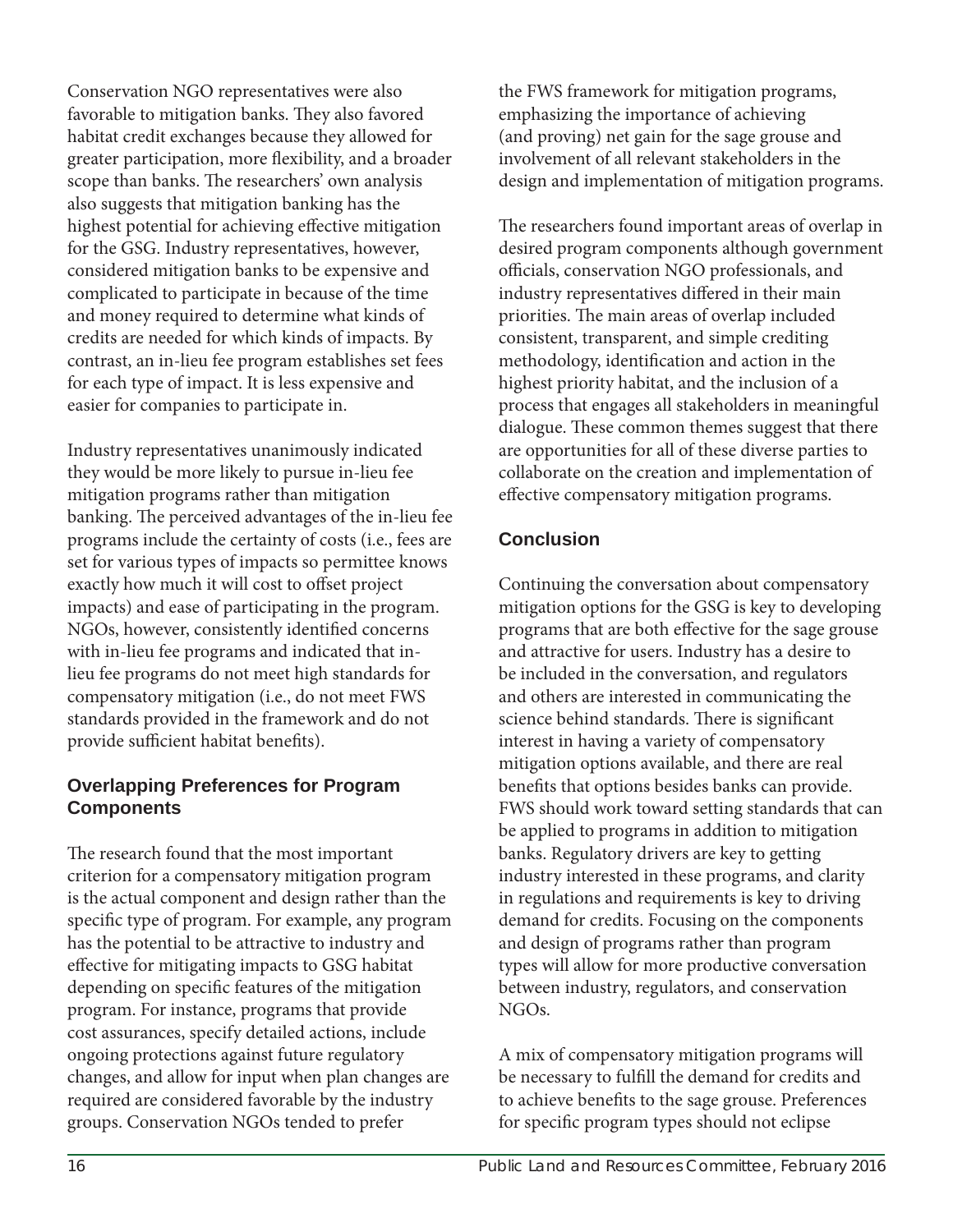the potential for a program to meet the needs of the grouse and the needs of industry. Banks can be more attractive to industry users by simplifying their crediting process and making it more understandable and transparent. In-lieu fee programs can be improved by designing the fee structure such that fees can only be paid for mitigation that has already happened and such that prices do not undermine the credit market. They can also be made to have more transparent and accessible pricing methodology and be made more accountable to regulators. These are a few of the suggestions that are not meant to be definitive answers but rather indicative of the myriad

possibilities that should be explored in designing compensatory mitigation programs for greater sage grouse.

**Olivia Pearman** *is a candidate for Master of Environmental Management degree (class of 2016) at Yale School of Forestry and Environmental Studies in New Haven, Conn. Ms. Pearman coauthored a report assessing compensatory mitigation options for greater sage grouse conservation as part of a project for a class with Jim Lyons (Department of the Interior). Ms. Pearman studies conservation and other complex environmental issues. She has on-the-ground experience in ecosystem restoration and wetland mitigation.*



## **REGISTRATION OPEN**

The **34th Water Law Conference 4th** will bring together the very best water lawyers from across the country to address practical topics and new legal developments that impact your practice.

The conference provides a great opportunity for lawyers and other water professionals to hear from and network with speakers from private practice, government, in-house counsel, and academia. As water resource and quality issues become more complicated, this conference will explore innovative solutions to dealing with the challenge of scarcity, the impact of shortages on long-term water supply planning, and the impact of water resources on different sectors of the economy.

Programming will also include panel discussions and debate on recent changes in the law, hot topics, water quality issues, and much more.

The live music, restaurants, and shopping that surrounds the dowtown Austin conference location provides a setting for an unparalleled learning and networking experience.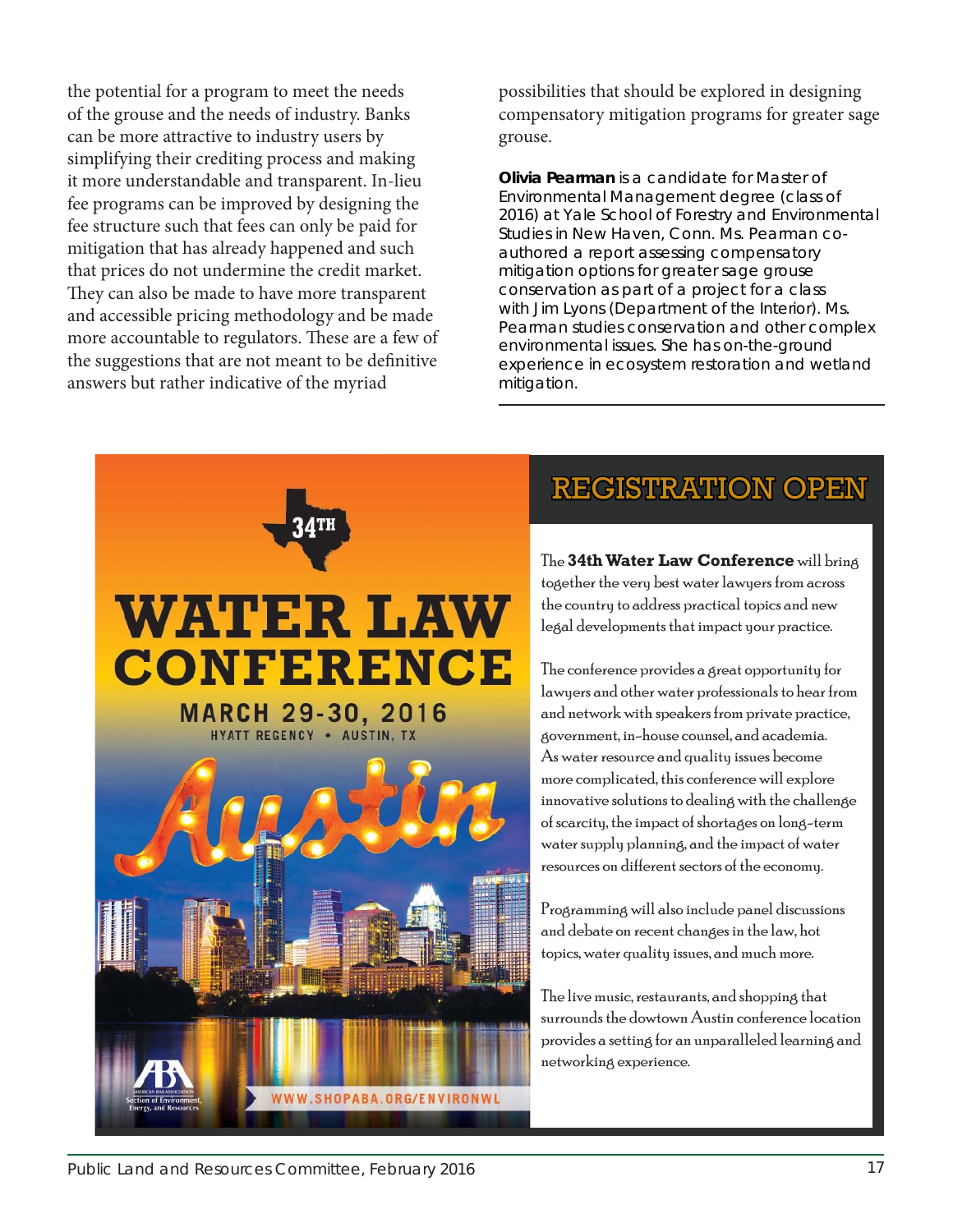#### **TRACKING FEDERAL POLICY ON MITIGATING IMPACTS TO NATURAL RESOURCES JUST GOT EVEN MORE COMPLICATED**

Margaret "Peggy" Strand, Gregory Braker, Kathryn Floyd, Laura Boorman

On November 3, 2015, the administration released a presidential memorandum entitled "Mitigating Impacts on Natural Resources from Development and Encouraging Related Private Investment." *Mitigating Impacts on Natural Resources from Development and Encouraging Related Private Investment* (Nov. 3, 2015) (hereinafter "presidential memorandum"). The publication outlines new steps that various federal agencies—including the U.S. Environmental Protection Agency (EPA), Army Corps of Engineers ("Corps"), Bureau of Land Management (BLM), Department of Interior ("DOI" or "agency"), and the U.S. Fish and Wildlife Service (FWS)—must take with respect to conservation and restoration measures. While the ultimate goal of the presidential memorandum is to simplify things by ensuring that federal agencies protect high quality resources and encourage successful compensatory mitigation via applying consistent principles of mitigation across the agencies, the directive is broad and open-ended and overlaps to some degree with an ongoing DOI effort to improve federal mitigation practices that have already fallen behind schedule.

On April 10, 2014, Secretary of the Interior Sally Jewell released "A Strategy for Improving the Mitigation Policies and Practices of the Department of the Interior," DOI's new strategy for implementing regional mitigation policies with emphasis on landscape-level planning and resource considerations. *A Strategy for Improving the Mitigation Policies and Practices of the Department of the Interior* (Apr. 2014) (hereinafter "DOI guidance"). The DOI guidance set lofty policy goals and numerous detailed implementation steps for achieving those goals. Of the many specific anticipated changes described in 2014, relatively few final regulations or policies have been issued.

For clients working with any of these agencies on projects that have the potential for noteworthy resource impacts, tracking and complying with the constantly evolving implementation of the presidential memorandum and DOI guidance will be an important consideration in project planning that may present a "moving target" for some time to come.

This article provides a status report on implementation of the DOI guidance, and a brief overview of the objectives and milestones established by the presidential memorandum.

#### **Progress on DOI Guidance to Date**

When DOI announced its new mitigation strategy, its expressed goal was to identify high-value resources and conservation priorities on a regional basis so developers could plan projects more effectively from the outset, avoid and minimize impacts to such resources, and more readily identify high-value compensatory mitigation opportunities (if necessary to compensate for unavoidable resource impacts). The idea was that the agency, applicants, and the public would have better resources across multiple programs to select quality mitigation.

In addition to the overarching policy goals, the DOI guidance also specifically enumerated 15 near-term deliverables to be accomplished in the months following the DOI guidance release. Fifteen months since its publication, some of the near-term deliverables in the guidance have been accomplished. However, many of the target dates have come and gone.

Notably, even though many of the deliverables are not final, the principles of the DOI guidance are currently being considered in mitigation decisions. For that reason, stakeholders should be aware of the general direction as well as the final policies in this arena. The following scorecard examines what progress has been made over the last 15 months and discusses prospects for DOI's future implementation of landscape-scale mitigation policies.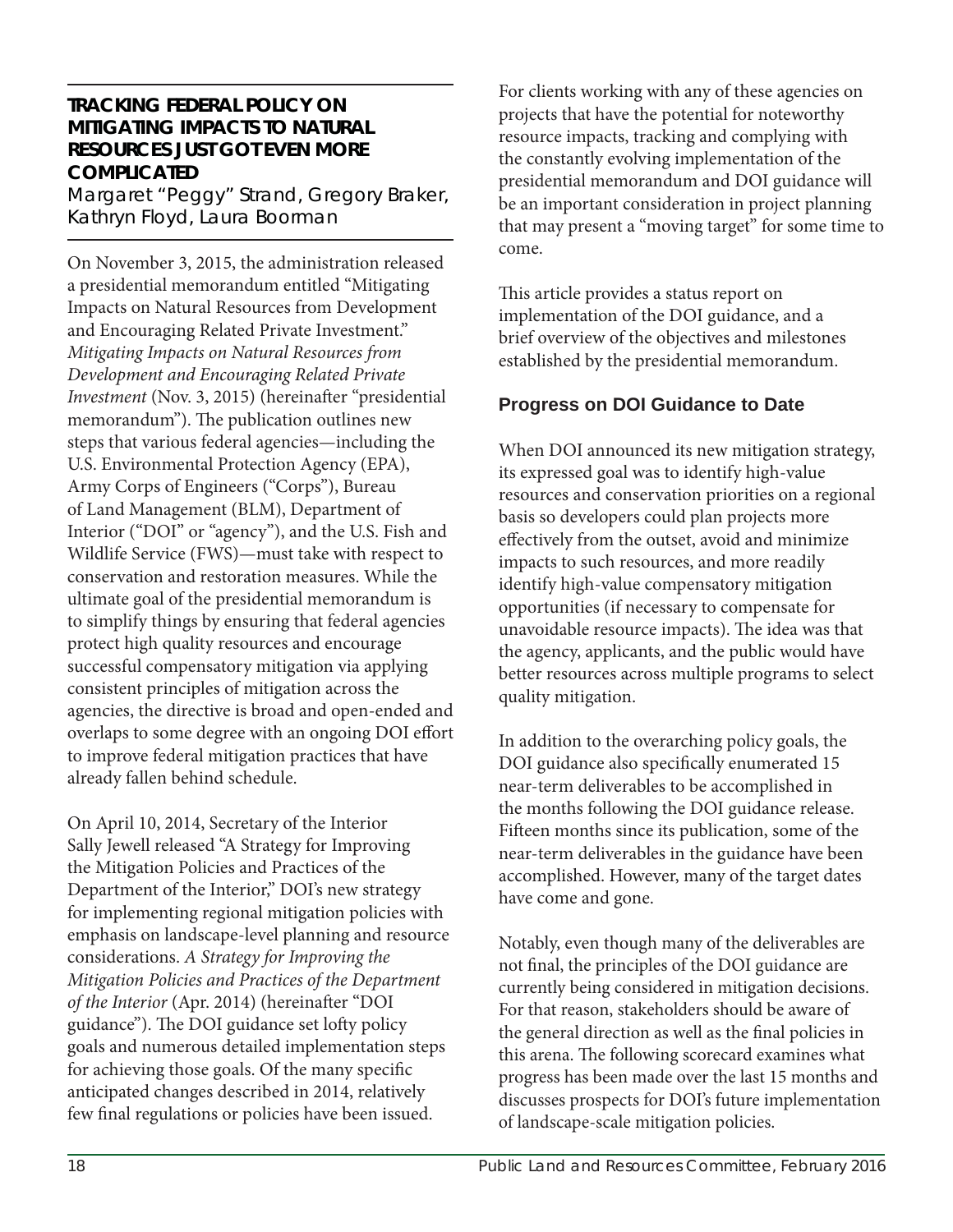#### **DOI Goals Achieved**

#### **Goal: Develop landscape-scale mitigation framework for greater sage-grouse conservation in collaboration with states, tribes, local governments, industry, and other stakeholders.**

Greater sage-grouse protection has been highly controversial, and FWS announced on September 22, 2015, that the joint conservation efforts of state, local, and federal entities supported the determination to not list this species under the Endangered Species Act (ESA). *See* DOI, Historic Conservation Campaign Protects Greater Sage-Grouse (Sept. 22, 2015). This was presaged in the September 3, 2014, DOI greater sage-grouse mitigation plan, a 30-page range-wide mitigation framework for the species. Greater Sage-Grouse Range-Wide Mitigation Framework (Sept. 3, 2014). DOI stated that it would take compliance with this guidance into account when FWS made its final listing decision.

#### **Goal: Convene workshop of partners and experts to identify and evaluate existing landscape analysis data and tools and issue guidance for use in mitigation decision support.**

According to the U.S. DOI 2015/2016 Annual Performance Plan and 2014 Report, the U.S. Geological Survey (USGS) has been working to develop landscape-level management and planning tools and has updated the geospatial platform that provides data and topographic maps intended to assist with landscape-level management. *See* U.S. Department of the Interior 2015/2016 Annual Performance Plan & 2014 Report (APP&R) (Feb. 2, 2015). Though it does not appear that guidance has been issued, the agency seems committed to working to improve data collection and tools for data analysis.

Goal: The BLM will conduct stakeholder **workshops to discuss lessons learned from the Dry Lake Solar Energy Zone Regional Mitigation Pilot Strategy and develop technical reference document for developing future regional mitigation strategies for solar development.** 

In 2012, the BLM established a new solar energy program through the Final Programmatic Environmental Impact Statement for Solar Energy Development in Six Southwestern States ("final solar PEIS"), and the subsequent record of decision ("solar PEIS ROD"). The solar PEIS ROD identified specific locations that are well suited for utility-scale solar production and have minimal environmental or cultural resource conflicts. The BLM has stated it will prioritize and incentivize solar energy development in these solar energy zones (SEZs).

The DOI guidance stated that the BLM would conduct stakeholder workshops to discuss lessons learned from the final solar PEIS processand from the Dry Lake SEZ pilot program in particular—and develop a technical reference document for developing future regional mitigation strategies for solar development. According to the BLM, four such workshops were held in Las Vegas, Nevada, and several webinars were hosted to discuss future regional mitigation strategies for solar development. A workshop was also held in Denver, Colorado, in July 2014. That same month, the BLM released a draft Procedural Guidance for Developing Solar Regional Mitigation Strategies, intended to help BLM managers craft mitigation strategies for SEZs. *See* Draft Procedural Guidance for Developing Solar Regional Mitigation Strategies (July 2014). The July 2014 guidance was informed by the March 2014 Regional Mitigation Strategy for the Dry Lake Solar Energy Zone (pilot program). At this time, it is unclear whether this guidance has been finalized.

#### **Goal: FWS will formally propose revisions to the 2003 "Guidance for Establishment, Use, and Operation of Conservation Banks."**

While it does not appear that FWS has actually proposed revisions to the 2003 "Guidance for Establishment, Use, and Operation of Conservation Banks," FWS and DOI's Office of Policy Analysis have conducted analyses to identify potential institutional or other impediments to the habitat conservation banking program and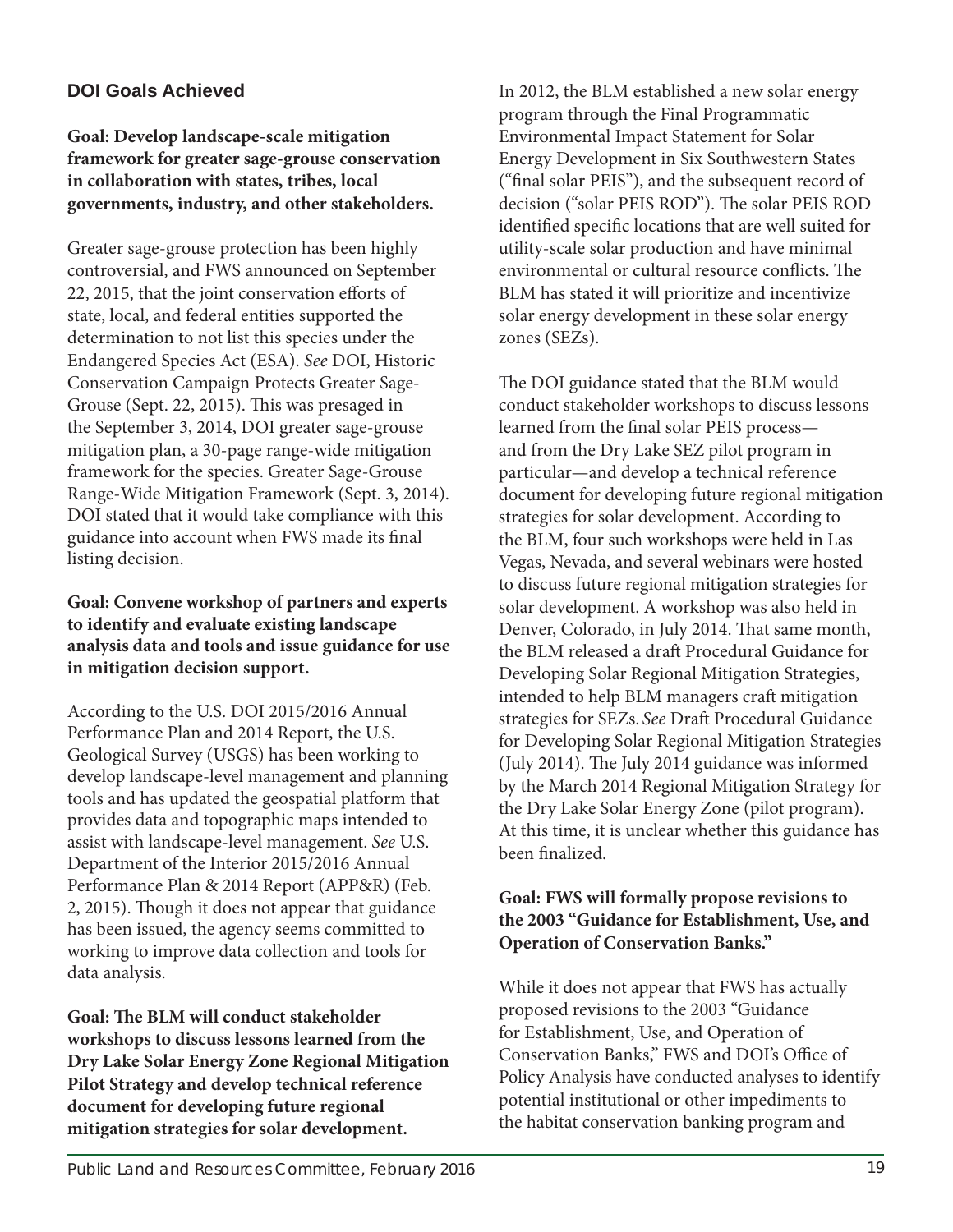to develop possible options for encouraging expanded use of the program. The agency plans to survey conservation bank sponsors and managers to identify constraints in the current conservation banking program and will provide recommendations for further possible expansion and changes to the program. *See*  Information Collection Request Sent to the Office of Management and Budget (OMB) for Approval; Survey of U.S. Fish and Wildlife Service Habitat Conservation Bank Sponsors and Managers, 80 Fed. Reg. 44,147 (July 24, 2015).

In a press release announcing FWS's and the National Oceanic and Atmospheric Administration's new initiatives and "additional suite of actions . . . to improve the effectiveness of the [ESA]," the agencies stated that in the coming year, they would be unveiling additional proposals to achieve four broad goals, one of which was "incentivizing voluntary conservation efforts." U.S. Fish and Wildlife Service, NOAA Propose Actions to Build on Successes of Endangered Species Act (May 18, 2015). Thus, it appears that this deliverable is a work in progress that may give FWS a head start on meeting its one-year deadline for revising its mitigation policy to recognize and credit action to conserve species of potential ESA listing as avoidance, minimization, and compensatory mitigation.

**Goal: DOI will work with the Steering Committee on Federal Infrastructure Permitting and related working groups to execute the Implementation Plan for the Presidential Memorandum on Modernizing Infrastructure Permitting, including the provision to "Expand Innovative Mitigation Approaches."**

In May 2014, the Steering Committee on Federal Infrastructure Permitting and Review Process Improvement—of which DOI was a member—issued this implementation plan. *See* Implementation Plan for the Presidential Memorandum on Modernizing Infrastructure Permitting (May 2014). The implementation plan sets forth four strategies, 15 reforms, and

96 near-term and long-term milestones that will be implemented to further institutionalize best practices. The implementation plan is also intended to help modernize federal regulations, policies, procedures, and guidance for the review and permitting of major infrastructure projects in accordance with Executive Order 13563, *Improving Regulation and Regulatory Review* and Executive Order 13604, *Improving Performance of Federal Permitting and Review of Infrastructure Projects*. In theory, developers of large, complex projects will utilize this implementation plan and related guidance to streamline the environmental review and permitting processes for such projects. However, when put into action, these procedures could instead result in significant burdens or obstacles to development projects.

**Goal: Office of Policy Analysis will develop guidance, in the form of a new chapter to the Department Manual, for implementing the principles and procedures outlined in the strategy on a departmental scale.**

On October 23, 2015, the Office of Policy Analysis at DOI released the "Landscape-Scale Mitigation Policy," a new chapter in the departmental manual that describes the agency's policy for implementation of landscape-scale mitigation. The ten-page document also sets forth and "reaffirms the Department's authority to require and determine the scope of compensatory mitigation; establishes a goal for the conservation outcomes of mitigation investments; enumerates standards when implementing landscape-scale mitigation approaches, and; outlines responsibilities of bureaus and offices in fulfilling the goals established in SO 3330 [the Secretary's Order 3330, Improving Mitigation Policies and Practices of the Department of the Interior]."

#### **DOI Goals Still in Progress**

For many of the near-term goals, stakeholder outreach was planned before certain manuals, guidance, or policies would be changed and finalized. We can report the following deliverables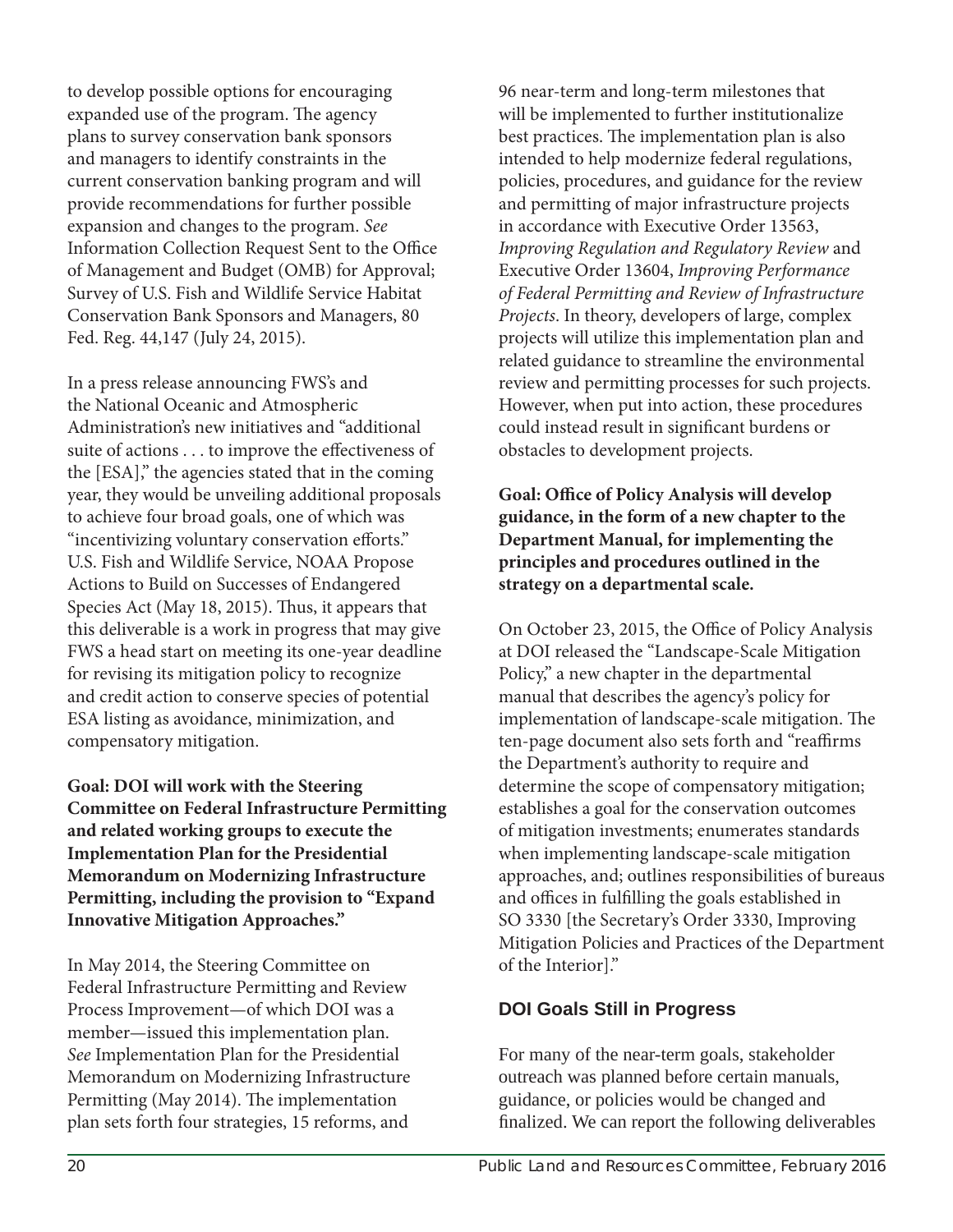have not been finalized, but internal agency progress may have been made:

- The Office of Environmental Policy and Compliance will convene a working group of Department National Environmental Policy Act (NEPA) specialists to develop departmental guidance based on the Council on Environmental Quality's (CEQ) 2011 guidance, the "Appropriate Use of Mitigation and Monitoring and Clarifying the Appropriate Use of Mitigated Findings of No Significant Impact." The guidance will reflect CEQ guidance on integrating compliance with NEPA and section 106 of the National Historic Preservation Act (NHPA) (*Goal: Q3 2014*). No new NEPA guidance appears to have been made public yet.
- The BLM will finalize its "Interim Draft" Regional Mitigation Manual Section 1794." According to DOI, this policy will include a commitment to avoid. minimize, and compensate for residual impacts to appropriate resources, including conservation areas within and outside jurisdiction of the bureau in collaboration with relevant land managers (National Park Service, FWS, U.S. Forest Service, etc.) (*Goal: Q3 2014*). The interim draft, which was published on June 13, 2013, has not yet been publicly released as a final version. Notably, the 2015 presidential memorandum requires the BLM to finalize its mitigation policy by November 3, 2016.
- The BLM will initiate development of a handbook for implementing regional mitigation policy and work to incorporate mitigation principles into relevant programmatic handbooks and manuals. The BLM will also develop training modules for field staff (*Goal: Q1 2015*). This handbook does not appear to be final or publicly available.
- An interagency team will conduct regional workshops on implementation of policies, programs, and guidance for landscape-level

mitigation. USGS will provide training and technical assistance (*Goal: Q1 2015 and ongoing*). While such regional workshops and training may have been conducted, those events have not been made public.

- The BLM will convene a policy forum to share methods for identifying potential landscape-scale conservation and development priorities and to discuss how those methods may be better integrated into BLM resource management plans and USFS plans (Goal: Q4 2014). It appears this goal has not yet been met.
- FWS will formally propose revisions to its 1981 mitigation policy consistent with the principles outlined in the DOI guidance (*Goal: Q4 2014*). Proposed changes have not yet been noticed for comment. Notably, the 2015 presidential memorandum requires FWS to finalize its revised mitigation policy by November 3, 2016.
- The National Park Service (NPS) will convene a work group to initiate guidance for landscape scale mitigation under section 106 of NHPA (*Goal: Q1 2015*). While the NPS may have convened such a working group, guidance for landscape scale mitigation under section 106 of NHPA does not seem to have been made publicly available.
- The NPS will convene a work group and initiate guidance for landscape-level mitigation for shared scenic resources and values (*Goal: Q1 2015*). While the NPS may have convened such a work group, guidance for landscape-level mitigation for shared scenic resources and values does not appear to have been made publicly available.

#### **2015 Presidential Memorandum on Mitigation Policy**

The presidential memorandum, released on November 3, 2015, is directed toward five federal agencies and is aimed at streamlining regulations for offsetting environmental harm and promoting